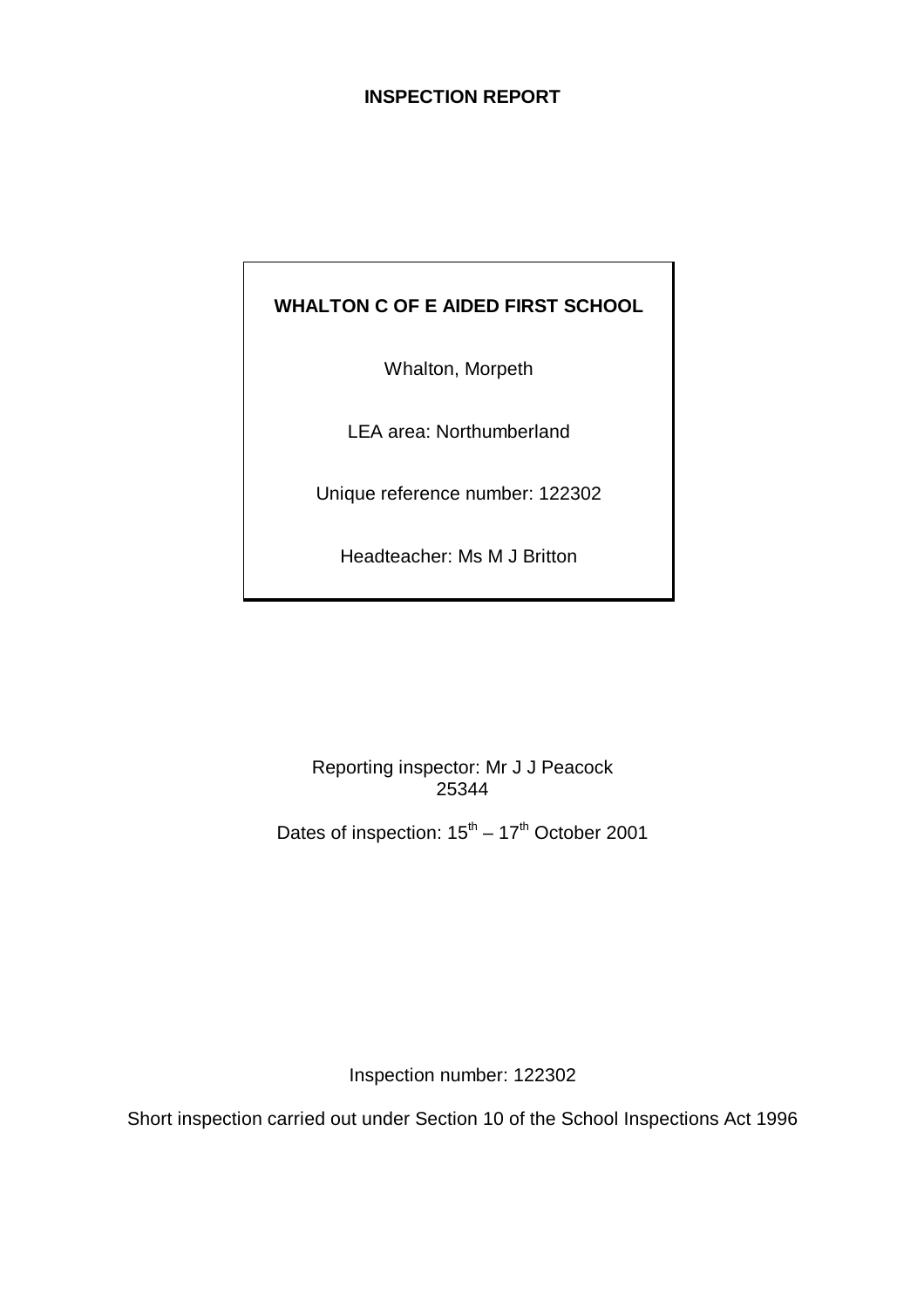# **INFORMATION ABOUT THE SCHOOL**

| Type of school:             | <b>First School</b>                  |
|-----------------------------|--------------------------------------|
| School category:            | <b>Voluntary Aided</b>               |
| Age range of pupils:        | $4 - 9$ years                        |
| Gender of pupils:           | Mixed                                |
|                             |                                      |
| School address:             | Whalton<br>Morpeth<br>Northumberland |
| Postcode:                   | <b>NE61 3XH</b>                      |
| Telephone number:           | 01670 775216                         |
| Fax number:                 | 01670 775216                         |
|                             |                                      |
| Appropriate authority:      | The governing body                   |
| Name of chair of governors: | Mrs P Norton                         |
|                             |                                      |

Date of previous inspection: June 1997

#### © Crown copyright 2001

This report may be reproduced in whole or in part for non-commercial educational purposes, provided that all extracts quoted are reproduced verbatim without adaptation and on condition that the source and date thereof are stated.

Further copies of this report are obtainable from the school. Under the School Inspections Act 1996, the school must provide a copy of this report and/or its summary free of charge to certain categories of people. A charge not exceeding the full cost of reproduction may be made for any other copies supplied.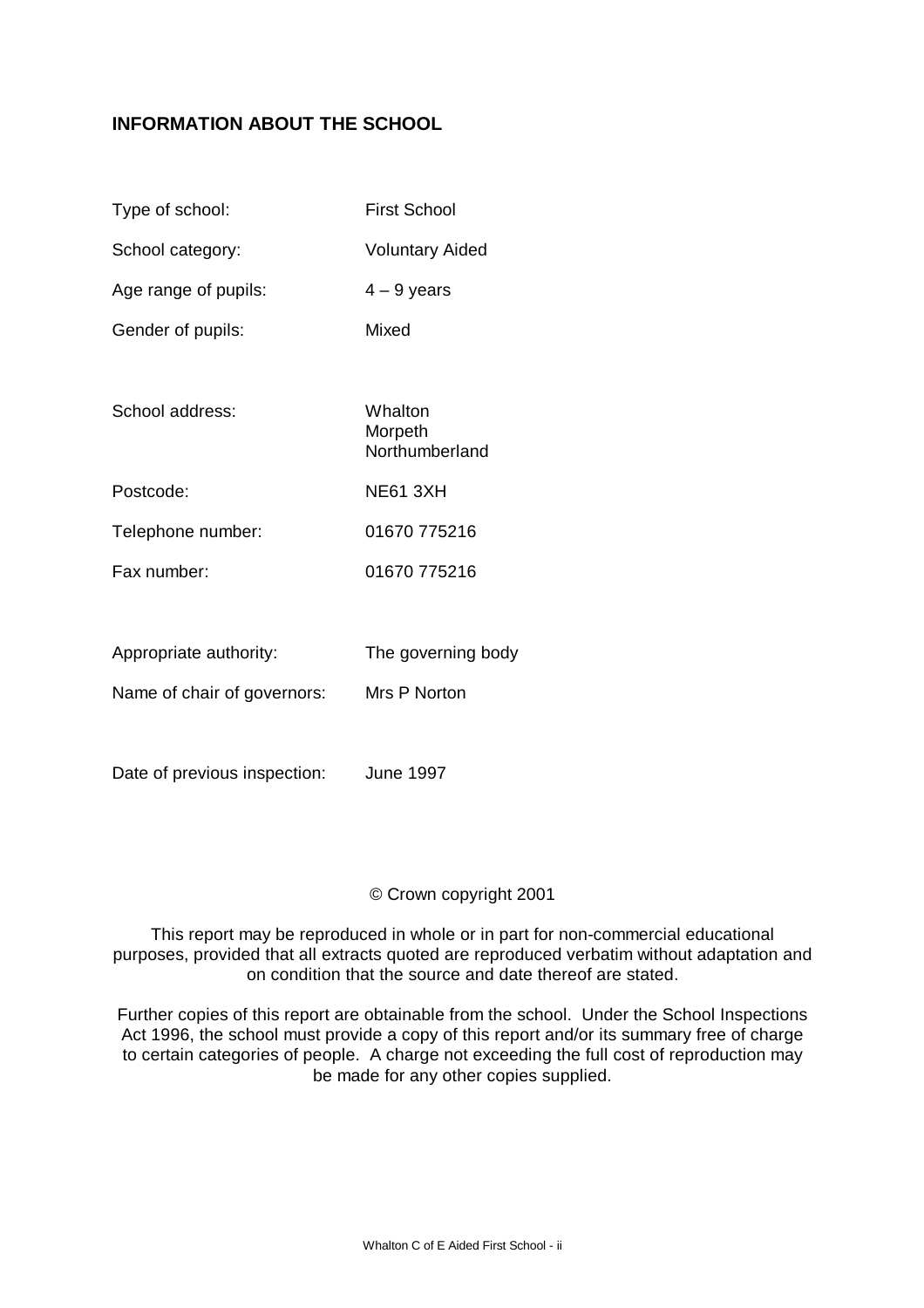# **INFORMATION ABOUT THE INSPECTION TEAM**

| <b>Team members</b> |                |                      |  |  |
|---------------------|----------------|----------------------|--|--|
| 25344               | Mr J J Peacock | Registered inspector |  |  |
| 19426               | Mr C Farris    | Lay inspector        |  |  |

The inspection contractor was:

Bench Marque Limited National Westminster Bank Chambers Victoria Street Burnham-on-Sea Somerset TA8 1AN

Any concerns or complaints about the inspection or the report should be raised with the inspection contractor. Complaints that are not satisfactorily resolved by the contractor should be raised with OFSTED by writing to:

> The Complaints Manager Inspection Quality Division The Office for Standards in Education Alexandra House 33 Kingsway London WC2B 6SE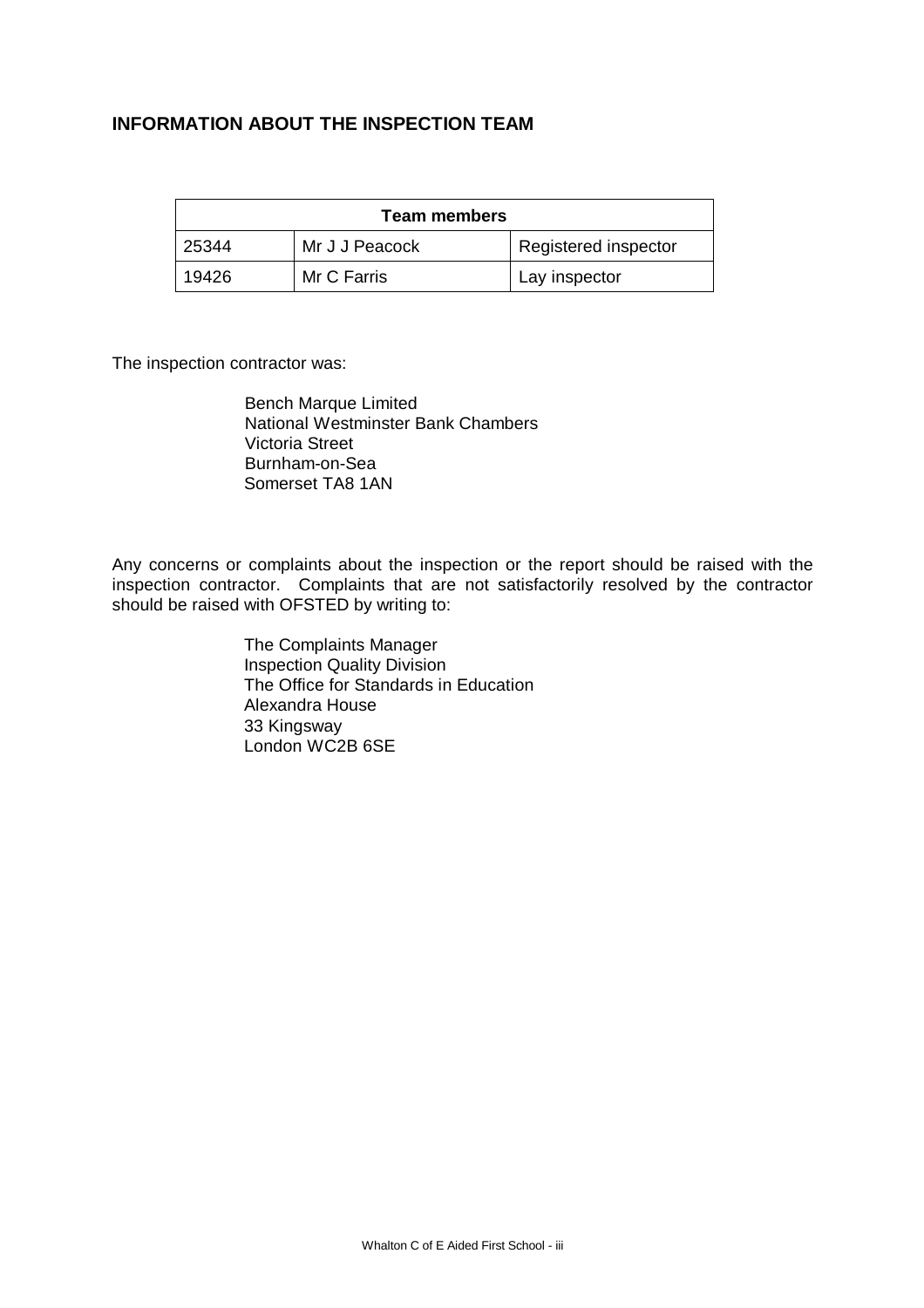# **REPORT CONTENTS**

# **PART A: SUMMARY OF THE REPORT 1**

Information about the school How good the school is What the school does well What could be improved How the school has improved since its last inspection **Standards** Pupils' attitudes and values Teaching and learning Other aspects of the school How well the school is led and managed Parents' and carers' views of the school

# **PART B: COMMENTARY**

| <b>WHAT THE SCHOOL DOES WELL</b>                 |    |
|--------------------------------------------------|----|
| <b>WHAT COULD BE IMPROVED</b>                    | 15 |
| WHAT SHOULD THE SCHOOL DO TO IMPROVE FURTHER? 15 |    |
| <b>PART C: SCHOOL DATA AND INDICATORS</b>        |    |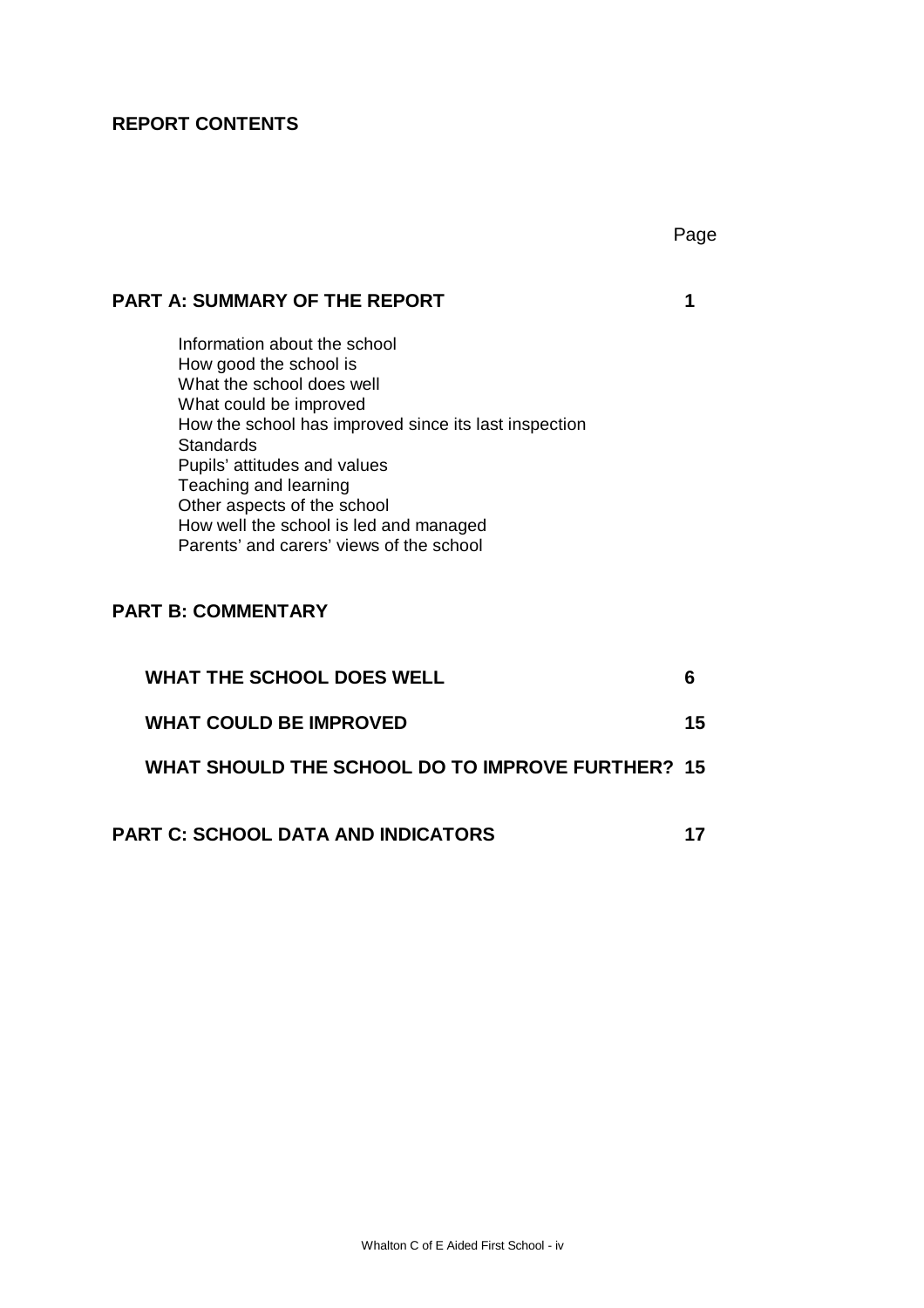# **PART A: SUMMARY OF THE REPORT**

#### **INFORMATION ABOUT THE SCHOOL**

This Church of England first school with voluntary aided status caters for pupils from four to nine years of age and is much smaller than most primary schools. There are 30 pupils on roll, 13 boys and 17 girls in two classes, one in the infant department and the other in the juniors. Only about one third of the pupils come from the village, with the rest travelling from the surrounding rural area. The attainment of most children when they start in the reception class is broadly average.

Thirteen per cent of pupils are eligible for free school meals, which is broadly in line with the national average. A similar percentage of pupils have special educational needs. This is below the national average. Only one pupil has a statement of special educational needs. There are no pupils from ethnic minority backgrounds or with English as an additional language.

#### **HOW GOOD THE SCHOOL IS**

This is a very effective small school where the many strengths far outweigh any weaknesses. The extremely capable headteacher provides leadership and management of the highest quality and this is largely responsible for the school's success. Standards in English, mathematics and science are high and have improved steadily, above the national trend. As a result, the school received an award for excellence last year from the department for education. The quality of teaching is very good. It is particularly effective for pupils with special educational needs, enabling all to achieve nationally expected standards in the national tests for seven-year-olds in the past two years. All pupils show a very good attitude to learning and behave very well in lessons. When all these factors are considered, along with the well above average level of funding, the school is providing good value for money.

#### **What the school does well**

- The excellent leadership and management by the headteacher are instrumental in raising standards. Staff and governors are very supportive, making it a most effective management team.
- The standards achieved in English, mathematics, science, music and information and communication technology are well above those normally expected by the time pupils are ready to leave the school.
- The quality of teaching is very good.
- The broad curriculum interests and motivates pupils of all ages and abilities most effectively.
- Pupils enjoy coming to this school. All show a very good attitude towards their work and behave very well. Relationships are excellent, helping pupils to be fully included in all activities and to flourish.
- Parents have very positive views of the school and are strongly supportive of it.

#### **What could be improved**

- The neatness of pupils' written work.
- Teachers' planning to show how computers can be used effectively in all National Curriculum subjects.

*The areas for improvement above are less important weaknesses, not included as key issues, so there will be no requirement for the governors' to produce an action plan.*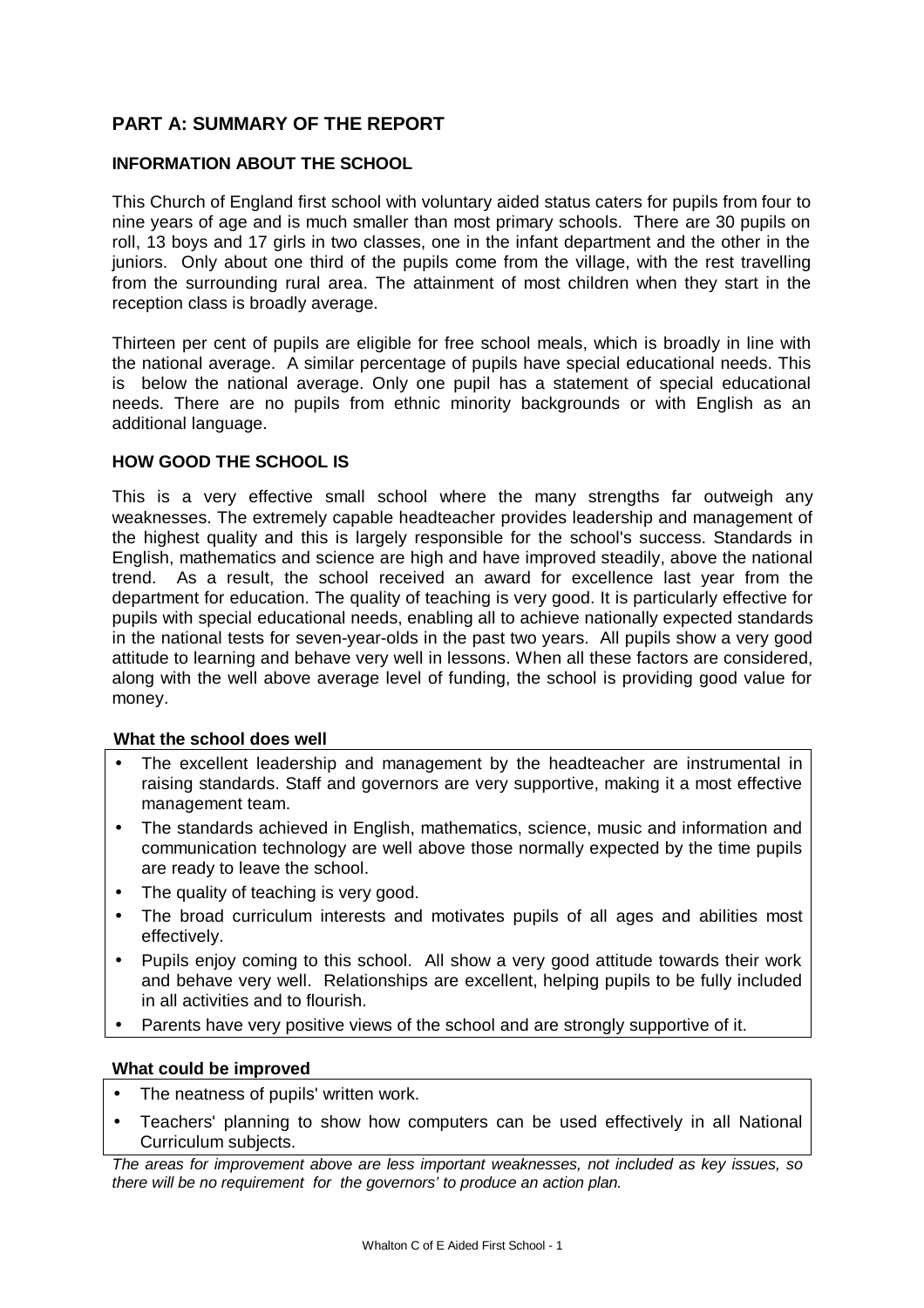#### **HOW THE SCHOOL HAS IMPROVED SINCE ITS LAST INSPECTION**

The programme of improvement was interrupted when the previous headteacher left. Since the appointment of the new headteacher, who has been in post for three years, the issues from the previous inspection have been addressed in earnest. There are now up-todate policy statements and detailed programmes of work for each National Curriculum subject, giving teachers clear guidance for their lesson planning. As a result, teaching is much better than it was. All pupils' work is routinely dated and very good systems are now in place to monitor and evaluate the quality of teaching. The school has also successfully implemented the National Literacy and Numeracy Strategies and this is having a marked impact on standards. The level of improvement, taking into account the standards achieved, has been good. The school is well on course to meet the targets set for English and mathematics in 2002, and has the skilled leadership and strong commitment from staff, governors and parents to maintain the current trend of improvement. All can be proud of their achievements and justifiably optimistic about the continuing success of the school.

#### **STANDARDS**

|                 |                        | <b>Compared with</b> |         |       |                                     |         |
|-----------------|------------------------|----------------------|---------|-------|-------------------------------------|---------|
| Performance in: | similar<br>all schools |                      | schools | Key   |                                     |         |
|                 | 1998                   | 1999                 | 2000    | 2000  |                                     |         |
| reading         | Е                      | A*                   | A*      | A*    | very high<br>well above average     | A*<br>Α |
| writing         | С                      | Α                    | A*      | $A^*$ | above<br>average<br>average         | B<br>С  |
| mathematics     | E                      | A*                   | A*      | A*    | below average<br>well below average | D<br>E  |

The table shows the standards achieved by ten pupils at the end of Year 2 based on average point scores in National Curriculum tests.

Pupils' achievements in the 2000 national tests for seven-year-olds, shown above, have largely been maintained in 2001 in spite of disruption caused by long-term staff absences over the past year. When the results in 2000 are compared to similar schools, standards are also very high. Inspection evidence shows that, by the time pupils are seven, overall standards in English, mathematics and science are above the national average. An analysis of pupils' completed work confirms that all pupils are achieving well in relation to their prior attainment and there is no difference between the attainment of girls and boys. All pupils with special educational needs do very well to achieve nationally expected standards. Targets for English and mathematics are realistically based on a detailed assessment of pupils' potential and a high proportion achieves them.

By the time most children are at the end of their reception year, virtually all achieve the early learning goals in the six areas of learning which make up the foundation stage curriculum. By the end of Year 4, standards in English, mathematics, science, music and information and communication technology are well above national expectations. Staff expertise in all these subjects is having a beneficial impact on standards. A new handwriting scheme has been introduced to improve standards, but at present much of pupils' written work looks untidy.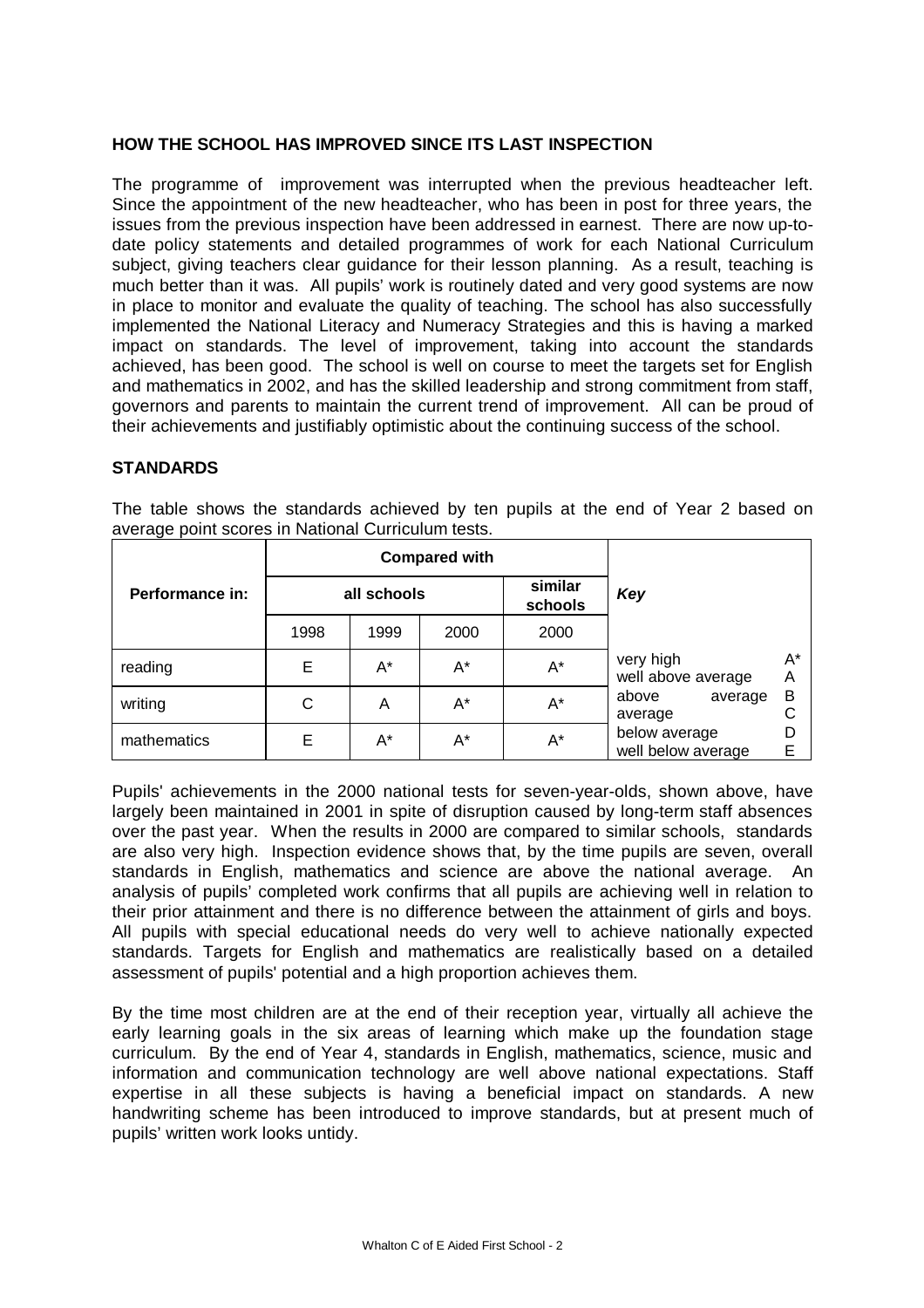#### **PUPILS' ATTITUDES AND VALUES**

| <b>Aspect</b>                             | <b>Comment</b>                                                                                                                                                                        |
|-------------------------------------------|---------------------------------------------------------------------------------------------------------------------------------------------------------------------------------------|
| Attitudes to the school                   | Very good. All listen attentively and concentrate very well in<br>lessons.                                                                                                            |
| Behaviour, in and out<br>of classrooms    | Very good. There have been no exclusions and no racist or<br>sexist behaviour occurs.                                                                                                 |
| Personal development<br>and relationships | Excellent. There is a caring, family atmosphere and the small<br>class sizes mean that all pupils are fully involved in lessons.<br>They are given and readily accept responsibility. |
| Attendance                                | Very high. Pupils enjoy coming to school. There has been no<br>unauthorised absence.                                                                                                  |

### **TEACHING AND LEARNING**

| Teaching of pupils in:<br><b>Reception</b> |           | Years $1 - 2$ | Years $3-6$ |
|--------------------------------------------|-----------|---------------|-------------|
| Quality of teaching                        | Very good | Very good     | Very good   |

*Inspectors make judgements about teaching in the range: excellent; very good; good; satisfactory; unsatisfactory; poor; very poor. 'Satisfactory' means that the teaching is adequate and strengths outweigh weaknesses.*

Previously, teaching was judged to be good in all subjects. The quality of teaching is now very good throughout the school. In just over half of the 14 lessons observed it was very good or excellent and in the remainder it was good. This reflects the quality of leadership provided by the headteacher, the enthusiasm and expertise of the teaching staff and the invaluable support provided by classroom assistants and parents. Teaching of this standard has a marked impact on the standards pupils achieve by the time they are ready to leave at the end of Year 4. In the foundation stage, the quality is also very good enabling children to make very good progress and attain the early learning goals in all of the six areas of learning before the end of their reception year.

There is strong commitment to give all pupils the best possible education, and the basic skills for all subjects are taught very well by the talented and extremely conscientious staff. The well above average standards in music and information and communication technology, for example, are directly attributable to the quality of teaching. Other strong features, which contribute to the effectiveness of teaching and learning, are detailed lesson planning, high expectations of pupils, relationships within the small class groups and the support for pupils with special educational needs. These features help to ensure that all pupils are fully included in all activities and as a result, the climate for learning is very effective. They have, for example, enabled all to achieve nationally expected standards in the national tests for the past two years. Teachers intuitively use computers in most of their lessons for routine tasks such as wordprocessing and researching information. However, opportunities to maximise pupils' access to computers and to challenging programs are not always clearly defined in their planning for each subject. As a result, pupils advanced computer skills are not being fully utilised in some lessons. The quality of teaching overall is an undoubted strength of the school. As a direct result, pupils' productivity and pace of working are very good. They show much interest in the tasks set for them and are keen to do well.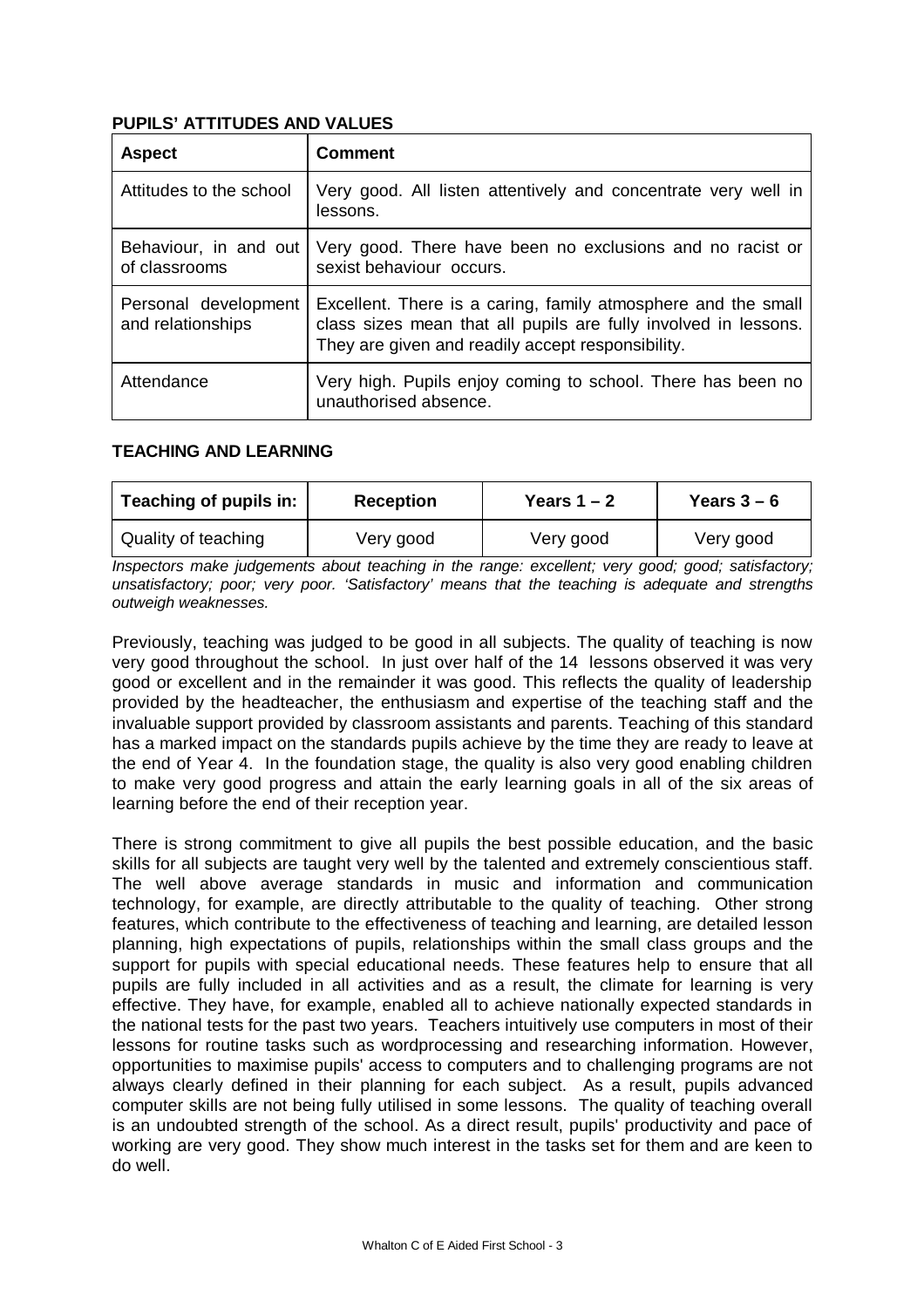### **OTHER ASPECTS OF THE SCHOOL**

| <b>Aspect</b>                                                                                              | <b>Comment</b>                                                                                                                                                                          |  |  |
|------------------------------------------------------------------------------------------------------------|-----------------------------------------------------------------------------------------------------------------------------------------------------------------------------------------|--|--|
| The quality and range<br>of the curriculum                                                                 | Very good. Statutory requirements are met. The foundation<br>stage curriculum covers all nationally agreed areas. Extra-<br>curricular provision is satisfactory.                       |  |  |
| Provision for<br>pupils<br>special<br>with<br>educational needs                                            | Very good. Individual targets are clearly defined and the small<br>numbers mean that all are supported very well in lessons. As a<br>result, all achieve nationally expected standards. |  |  |
| Provision for pupils'<br>including<br>personal,<br>spiritual, moral, social<br>and cultural<br>development | Very good. This was also recognised as a strong area in the<br>previous inspection.                                                                                                     |  |  |
| How well the school<br>cares for its pupils                                                                | Very good. Procedures for child protection, monitoring pupils'<br>academic performance, personal development and attendance<br>are very effective.                                      |  |  |

Parental support and links with the local church and community are strong. All serve to enhance the educational experiences for pupils.

| <b>Aspect</b>                                                                      | <b>Comment</b>                                                                                                                                                                                                                                                                          |
|------------------------------------------------------------------------------------|-----------------------------------------------------------------------------------------------------------------------------------------------------------------------------------------------------------------------------------------------------------------------------------------|
| Leadership<br>and<br>management<br>the<br>by<br>headteacher and other<br>key staff | Excellent. A clear vision, backed by a high level of professional<br>expertise and a strong determination to raise standards, are the<br>hallmarks of the extremely competent headteacher, who also<br>has a full-time teaching commitment. Staff work exceptionally<br>well as a team. |
| How well the governors<br>fulfil their responsibilities                            | Very effectively. Governors are deeply committed to the school<br>and all business is conducted with the best interests of the<br>pupils in mind at all times. Statutory requirements are met.                                                                                          |
| The school's evaluation<br>of its performance                                      | Very good. Standards and the quality of teaching are closely<br>scrutinised and prompt action is taken to bring about<br>improvements where necessary.                                                                                                                                  |
| The<br>strategic<br>0f<br>use<br>resources                                         | Very good. The finances are managed meticulously and best<br>value is sought in all expenditure. Specific grants are spent<br>appropriately.                                                                                                                                            |

#### **HOW WELL THE SCHOOL IS LED AND MANAGED**

A measure of the drive and determination of the headteacher, the effectiveness of the governing body and support of the local community is clearly illustrated in the funding and speedy development of the new building within the school grounds for the pre-school and after-school groups. It has taken only two years to come to fruition.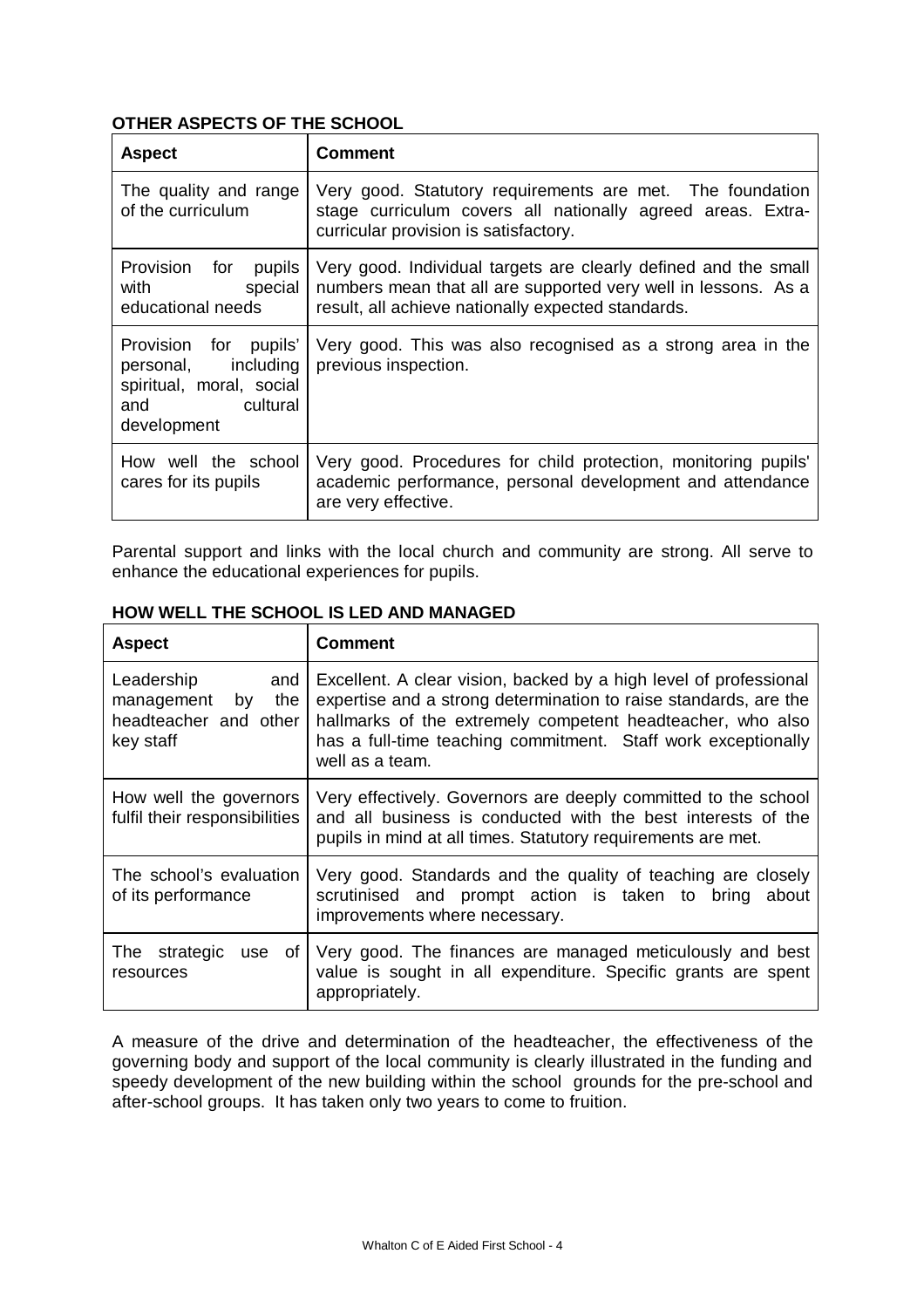#### **PARENTS' AND CARERS' VIEWS OF THE SCHOOL**

| What pleases parents most                   | What<br>improved | parents would like to |  | see |
|---------------------------------------------|------------------|-----------------------|--|-----|
| Pupils like school and they make good       |                  |                       |  |     |
| progress.                                   |                  |                       |  |     |
| Behaviour is good.                          |                  |                       |  |     |
| Pupils get the right amount of work and     |                  |                       |  |     |
| teaching is good.                           |                  |                       |  |     |
| Parents are well informed and<br>teel       |                  |                       |  |     |
| comfortable about approaching school.       |                  |                       |  |     |
| Pupils are expected to work hard and the    |                  |                       |  |     |
| school works closely with parents.          |                  |                       |  |     |
| The school is well led and managed.         |                  |                       |  |     |
| Pupils are helped to become more mature     |                  |                       |  |     |
| through an interesting range of activities. |                  |                       |  |     |

Inspectors are in full agreement with the very positive views expressed by 27 out of the 30 parents who replied by questionnaire. Three-quarters of all families were represented at the meeting for parents prior to the inspection and all were very supportive.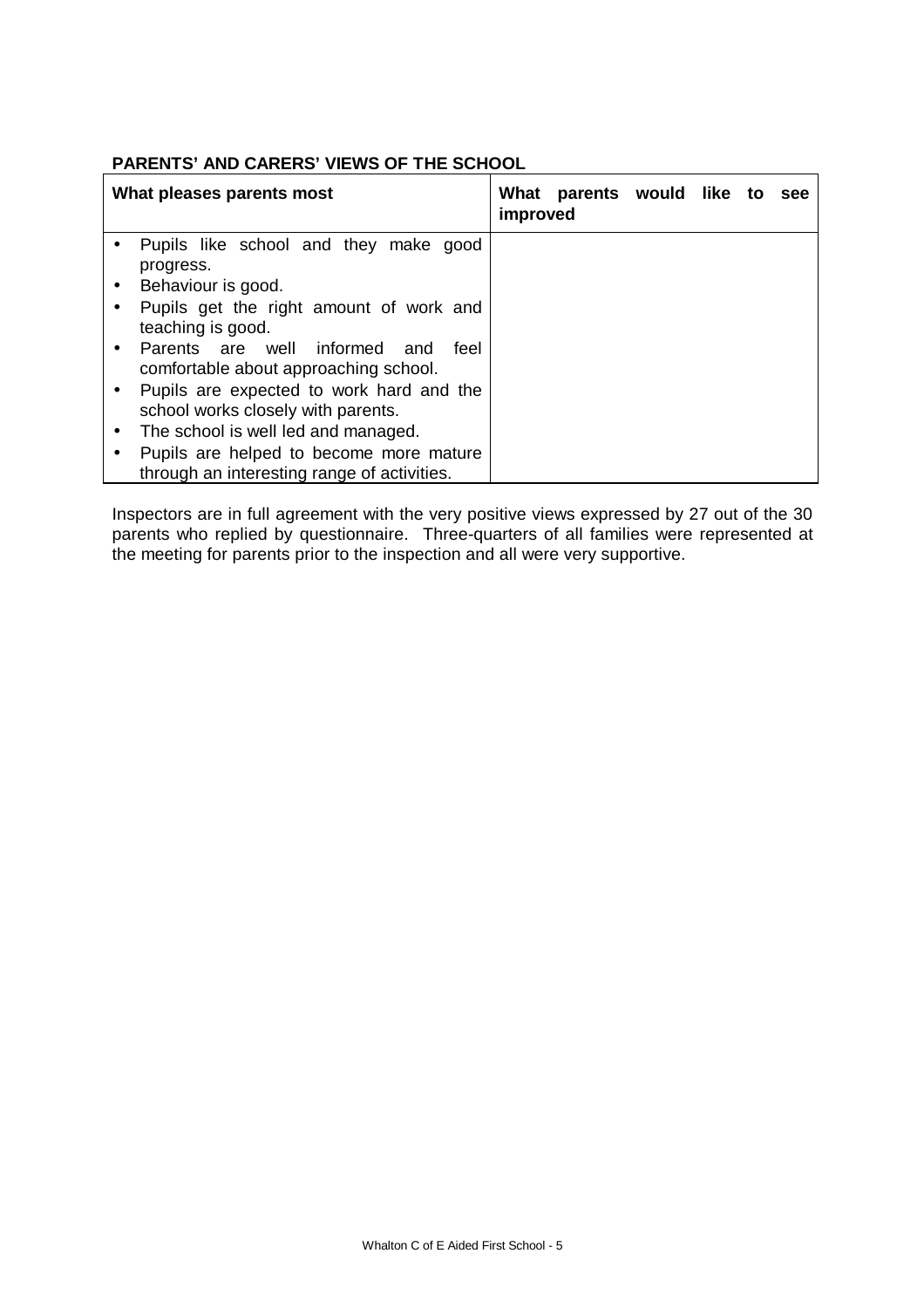#### **PART B: COMMENTARY**

#### **WHAT THE SCHOOL DOES WELL**

**The excellent leadership and management by the headteacher are instrumental in raising standards. Staff and governors are very supportive, making it a most effective management team**

- 1. The quality of leadership and management has further improved since the previous inspection, following a change of headteacher. The new headteacher has been in post for three years and is proving to be extremely capable, providing leadership and management of the highest quality. This is largely responsible for the school's success. Overall, leadership and management are excellent and having a positive impact on the daily life of the school. The headteacher has a clear picture of what she wants to achieve for the benefit of the pupils and community. As a direct result of her vision, commitment, knowledge and high quality leadership, the school is managing to improve on the high standards reported previously. Staff and governors share her very strong commitment to the school and work hard with her to meet the clear and specific aims of this small Church of England school. These aims and values are strongly reflected in all aspects of school life such as pupils' very good attitudes to their work and their behaviour.
- 2. The effective delegation of responsibility to staff and governors is a strong feature. It promotes a feeling of unity as all work together very effectively as a team. All share responsibility to evaluate the school's performance and to plan for its future. The rapid development of the new after-school building in the school grounds is a prime example of what can be achieved working this way. Staff work closely together to co-ordinate the development of subjects within the curriculum, giving much support to one another. Their roles and responsibilities are clearly defined. The experienced teacher in the infant class, for example, carries out her responsibilities very efficiently and effectively. The newly formed foundation stage for reception age children is currently managed as part of Key Stage 1. This is appropriate in such a small school. Non-teaching staff feel part of the 'school team' and value the guidance and support they receive from teachers. The quality of their work adds to the success of pupils' learning experiences.
- 3. The governing body carries out its statutory duties effectively and works extremely hard to support the school. The experienced chair of governors has a clear understanding of the school's strengths and weaknesses through regular weekly meetings with the headteacher. Individual governors are each linked to a specific subject of the National Curriculum as well as areas such as literacy, numeracy and special educational needs. This gives them a clear overview of learning in particular subjects. All approach their duties conscientiously and are proud to be associated with the school. Importantly, all appreciate the level of improvements brought about by the headteacher and express confidence in her. Minutes of the governing body's meetings indicate that meetings are well attended and business is conducted efficiently. The statutory requirements for the special educational needs Code of Practice are met.
- 4. The monitoring and evaluation of teaching, a key issue in the previous inspection, are in place for the core subjects of English and mathematics and to a more limited extent in other subjects. In response to a recent national initiative, the school has very good procedures and documentation for assessing the quality of teaching and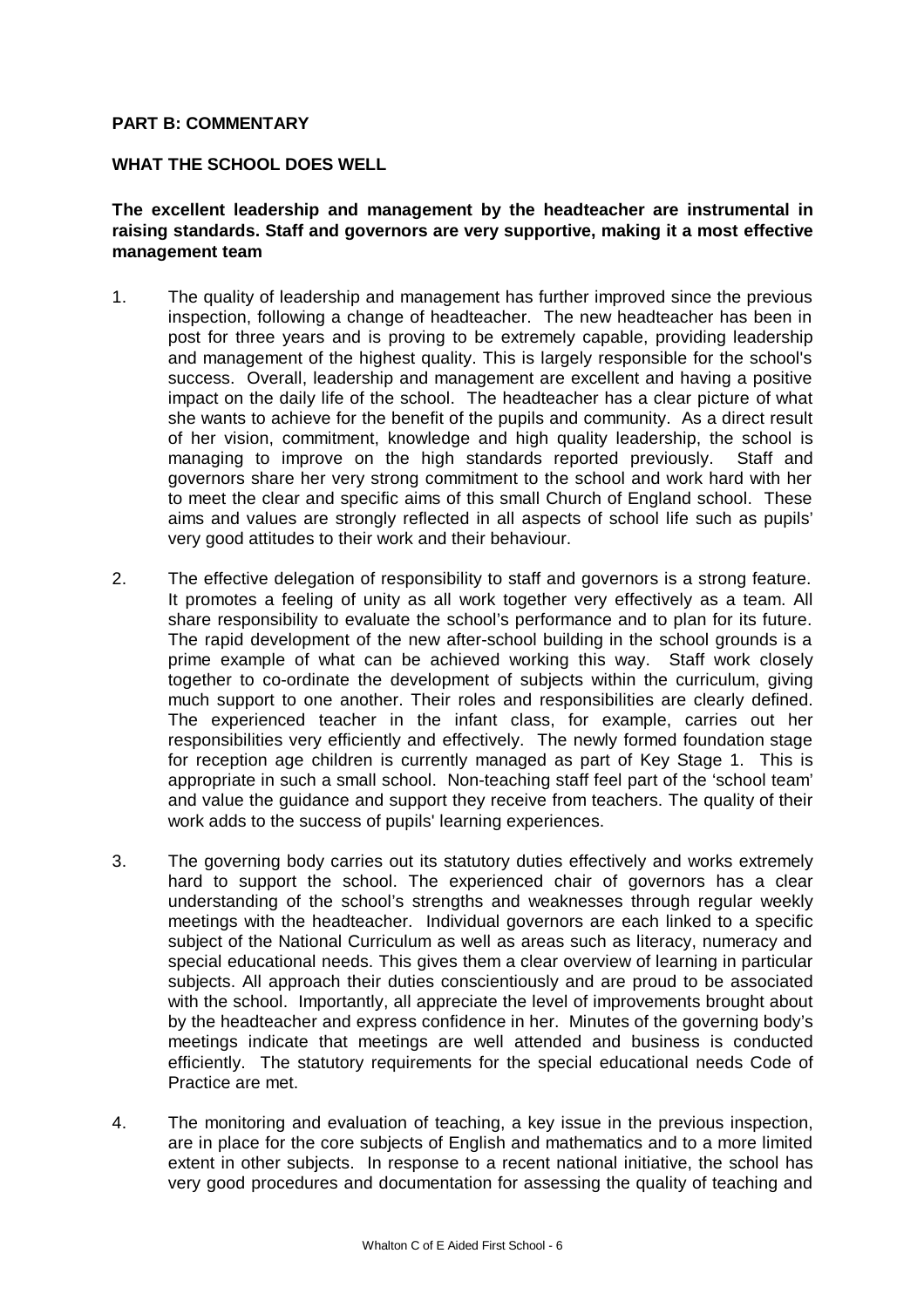rewarding those who perform highly. The headteacher constantly strives for high standards and has a regular programme for analysing national test results and monitoring pupils' completed workbooks to evaluate the standards being achieved. Last year, for example, this highlighted the need for a new handwriting scheme to be introduced.

- 5. In the previous inspection, the school had three key issues to address. All have been tackled rigorously. The latest curriculum guidance has been successfully incorporated into detailed subject programmes of work, and these guide teachers' planning effectively. Very effective procedures to monitor and evaluate teaching are helping to raise standards in all subjects and all pupils' work is dated and marked thoroughly.
- 6. The school office is run most efficiently. Administration staff are friendly and welcoming, giving visitors a very good first impression. Satisfactory use is made of new technology in the office, with an electronic mail facility for parents and computer programs for managing the finances. Government grants are used effectively and correctly. Compared to other similar schools, for example, there is a favourable ratio of computers to pupils. The headteacher, ably supported by the chair of the finance committee, is meticulous in making sure that funds are applied to the best effect. Overall financial control is very good. The large contingency budget, amounting to almost ten per cent of the total, is being safeguarded sensibly to cover an anticipated short-term drop in pupil numbers. A few minor items for improvement found by the last audit by the education authority auditors were promptly dealt with. The school buys its resources at the most competitive prices and pays careful attention to quality. Taking into account the exceptional way in which the school is led and managed, the standards achieved, the very good quality of teaching and pupils' very good attitudes, along with the high costs for each pupil, the school is providing good value for money.

#### **The standards achieved in English, mathematics, science, music and information and communication technology are well above those normally expected by the time pupils are ready to leave the school**

- 7. There is a very strong determination by the headteacher and staff to maintain high standards. Pupils' performance in the national tests in 2000 showed that the school achieved the second best results amongst primary schools in Northumberland. This achievement was recognised by a national award for excellence from the department for education. Performance is equally as strong in the unconfirmed results for 2001, with all achieving expected levels and six out of ten pupils achieving the higher Level 3 in all areas except writing where three achieved it. This is made more remarkable, considering the disruption caused by a maternity leave and long-term absence of a teacher due to an operation and the number of pupils on the special needs register in each year group. The high proportion achieving nationally expected standards each year at age seven shows that the teaching is highly effective and that pupils with special educational needs are being supported very well, enabling all to make very good progress and reach the required standard.
- 8. Attainment on entry to the reception class is broadly average. Children benefit from the detailed lesson planning which effectively covers the six areas of learning in the foundation stage curriculum. The quality of teaching is very good and as a result, most make good progress in language and literacy, mathematics, in their knowledge and understanding of the world, creative development and in their personal and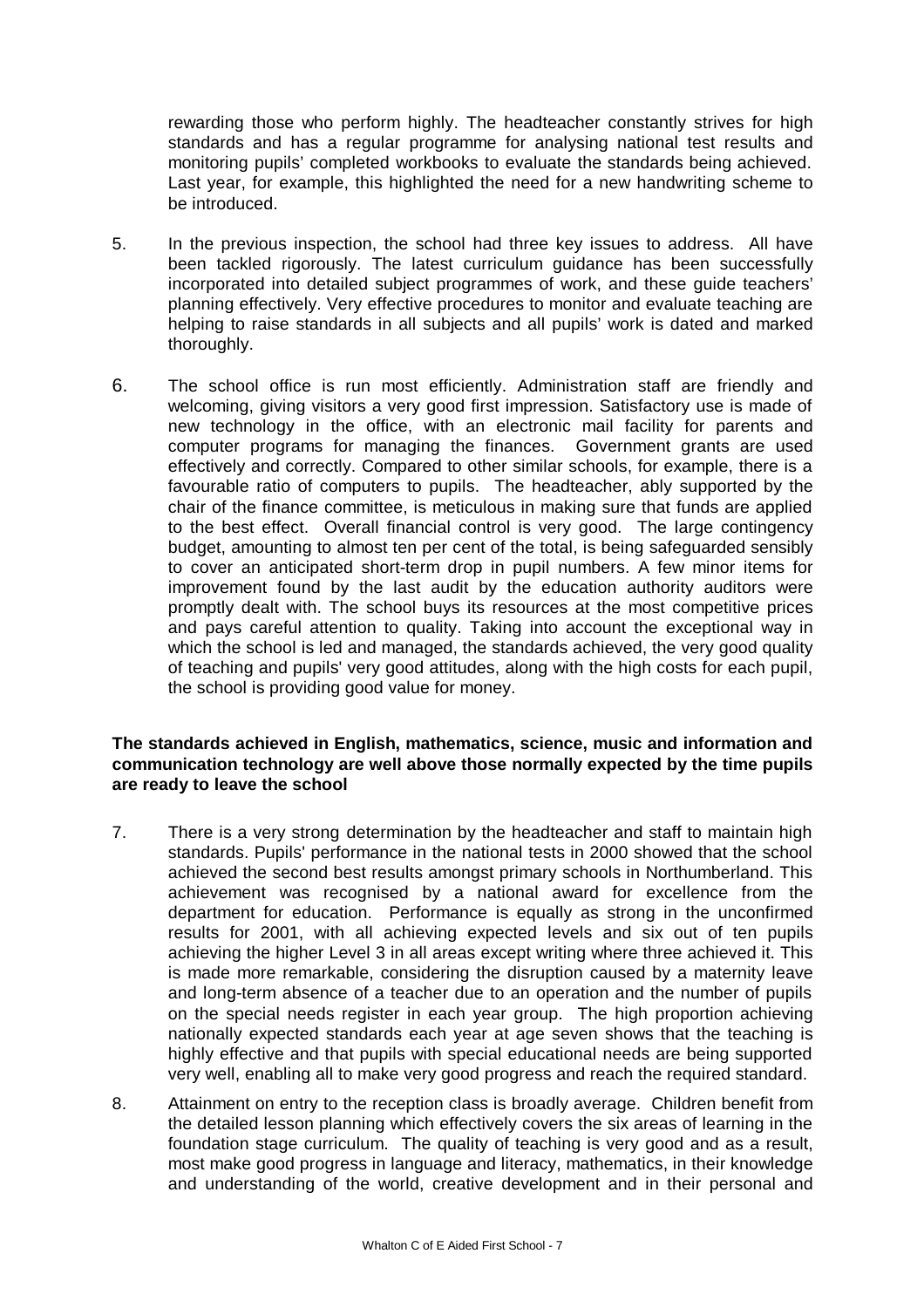social development. For example, children listen well to all adults, respond well to instructions and work well on the tasks set for them. In their physical development, progress is also good. Good use is made of the outdoor play area and equipment such as large climbing frames and wheeled toys for children to push or ride. By the end of their reception year, virtually all children achieve the early learning goals in the foundation stage curriculum. This gives them a good start for the next phase of their education.

- 9. Results in the 2000 tests for seven-year-olds, in comparison with all schools, show standards in reading, writing and mathematics were very high, being in the top five per cent nationally. In teacher assessments in science, the results were also very high for pupils achieving the expected level and the higher Level 3. When the school's performance is compared to schools with pupils from similar backgrounds, the pattern is the same, very high. The unpublished results for 2001 are equally impressive.
- 10. Inspection evidence shows that attainment for current seven-year-olds so early in the academic year in English, mathematics and science is above average. Pupils are well on course to match the performance of pupils in the previous two years. The introduction of the National Literacy and Numeracy Strategies and a marked improvement in the quality of teaching is helping to ensure that standards remain high. The high standards are also a credit to the pupils who show such positive attitudes towards their work.
- 11. In English, pupils are provided with regular opportunities to express themselves in class discussions. Most make good progress in their speaking and listening as a result. Reading is taught effectively, allowing pupils to develop their technical skills well. All have good strategies, for example, to try and read unfamiliar words. Most read with understanding. The close liaison between home and school, with parents regularly hearing their children read and writing comments in reading diaries is helping to improve standards.
- 12. Pupils are provided with many opportunities to write in most subjects. For example, in science, pupils record their results following a survey into ladybirds and record findings from experiments conducted to investigate taste, smell and touch. The daily literacy sessions successfully introduce skills that pupils can use when writing in other subjects. Year 1, for example, are taught when to use capital letters and in Year 2, pupils recognise adjectives and discuss the best choice to make their writing more interesting. The standard of their spelling is above average.
- 13. In mathematics pupils do well. This is mainly because of the clear structure of lessons, which closely follow the guidance of the National Numeracy Strategy, the quality of teaching and pupils' positive attitudes. All pupils enjoy the challenge of finding answers to number problems and most competently explain how they worked out an answer. By the age of seven, pupils successfully count in twos, fives and tens, halve and double numbers and competently add and subtract numbers to 50.
- 14. Much of the work in science is of a practical nature. By the time they are seven, pupils have studied electricity, magnets, sounds, light, materials and living things, such as plants. In a lesson seen in Year 2, for example, pupils were helped to appreciate the link between different foods and a healthy lifestyle when they set about making a healthy sandwich.
- 15. Pupils continue to achieve well in the junior class. Their rate of progress is particularly good, largely because of the quality of teaching. The mature, sensible attitude most pupils show towards their work is another key factor. A scrutiny of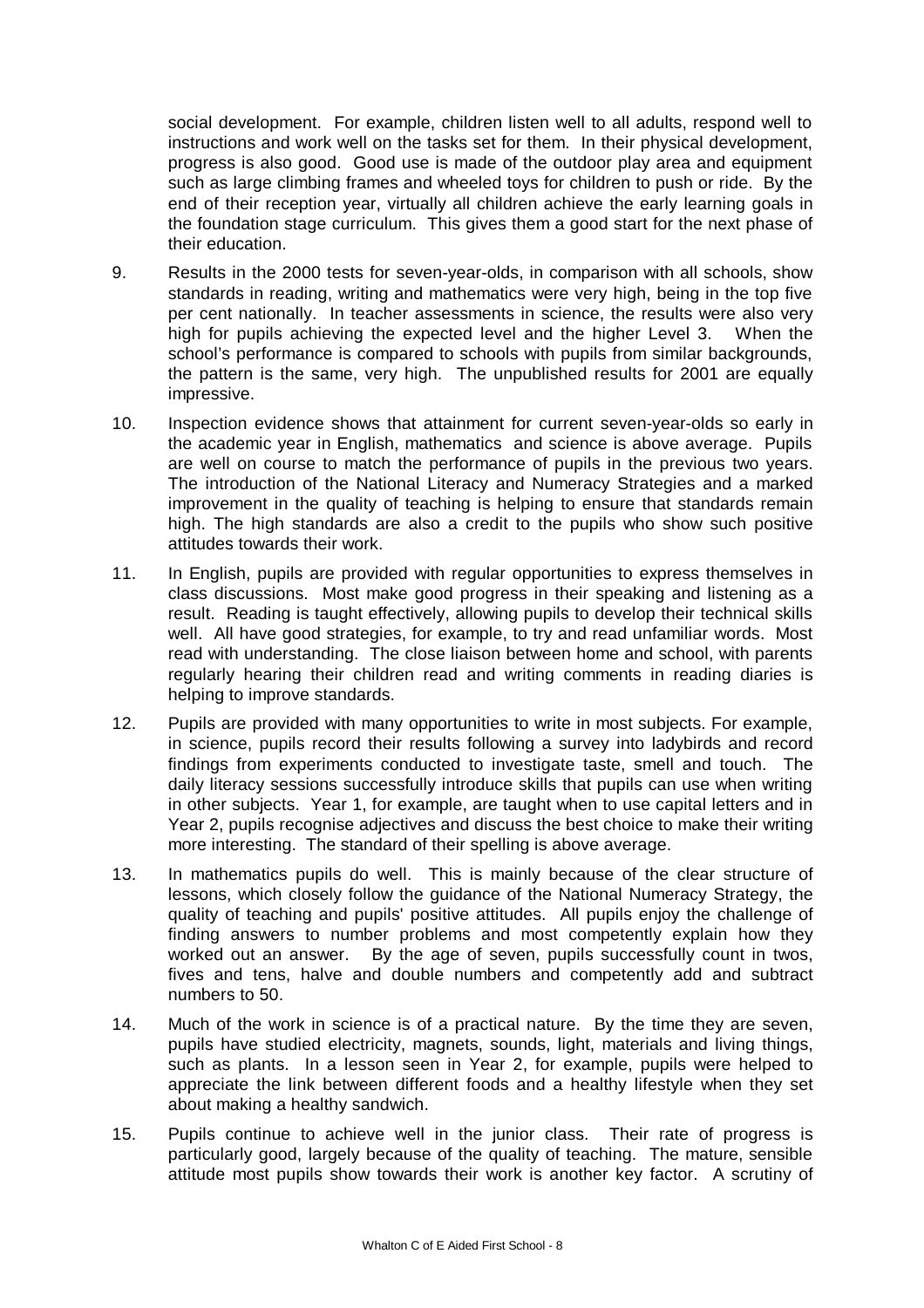completed work from last year and pupils' current workbooks shows that by the time they are ready to leave the school at the end of Year 4, pupils' attainment is well above the average in English, mathematics and science. Standards have remained high in all three subjects. Their attainment is also well above the standards expected in music and information and communication technology, and above expectations in all other subjects.

- 16. The formal structure of literacy and numeracy sessions continues to have a beneficial effect in standards in the junior section of the school. Detailed lesson planning, well chosen texts and teachers' skill in teaching reading, supported by parents at home, helps all to reach nationally expected standards. Teachers provide very good opportunities for pupils to write in a wide range of contexts and styles, often using computers. Pupils, for example, write instructions on how to make beans on toast, record debates about foxhunting and imaginative stories about being lost in space. Pupils also write poems and character profiles about people in stories they read, using punctuation correctly. All pupils demonstrate a fluent joined style of handwriting when completing handwriting exercises but the neatness is often not carried over into their other exercise books.
- 17. Pupils in the junior classes do very well in mathematics and this is due mainly to the teachers' structured approach in lessons and the way they promote pupils' interest in the subject very effectively. In a Years 3 and 4 lesson, for example, pupils were quick to calculate the answers to number problems involving two- and three-digit numbers. They enjoyed a series of challenging tasks associated with mathematical shapes, trying to find the relationship between the number of sides and lines of symmetry, for example. By the end of Year 2, all show a good knowledge of fractions, decimals and negative numbers. Pupils collect, record and process data well, producing graphs about countries visited, musical instruments played or parent occupations.
- 18. In science, pupils have many opportunities to investigate and conduct experiments independently of their teacher, for example, testing the strength of supermarket carrier bags and growing beans in different conditions. All are well motivated and work hard in lessons to complete a copious amount of work in their books. Some examples of topics covered include monitoring how materials such as frozen peas change when defrosting, separating solutions, plant growth, healthy lifestyle and sound, light and electricity. Girls and boys of all abilities achieve equally well in science, as well as in English and mathematics.
- 19. Teachers' expertise in music and information and communication technology helps pupils to achieve well above expected standards in these two subjects. In the music lesson seen with junior pupils, the quality of teaching was excellent. As a result, pupils were introduced effectively to musical composition and all were able to clap simple four bar rhythms, giving each note the required number of beats. All are able to sing in tune. Pupils of all ages use computers confidently and competently. Following a power cut, for example, Year 2 pupils were able to re-start the computer unaided, loading the correct program. Five- to seven-year-old pupils know the functions of various keys on the keyboard and change font size, use capital letters and print their work. All demonstrate good control of the mouse when selecting options in mathematic programs. Junior pupils make good use of a digital camera when scanning a photograph of themselves onto a letter sent to pen pals or recording visits to a colliery and Roman fort at Wallsend. They use data gathered on pupils' favourite Harry Potter book and present it accurately in a variety of graphical forms.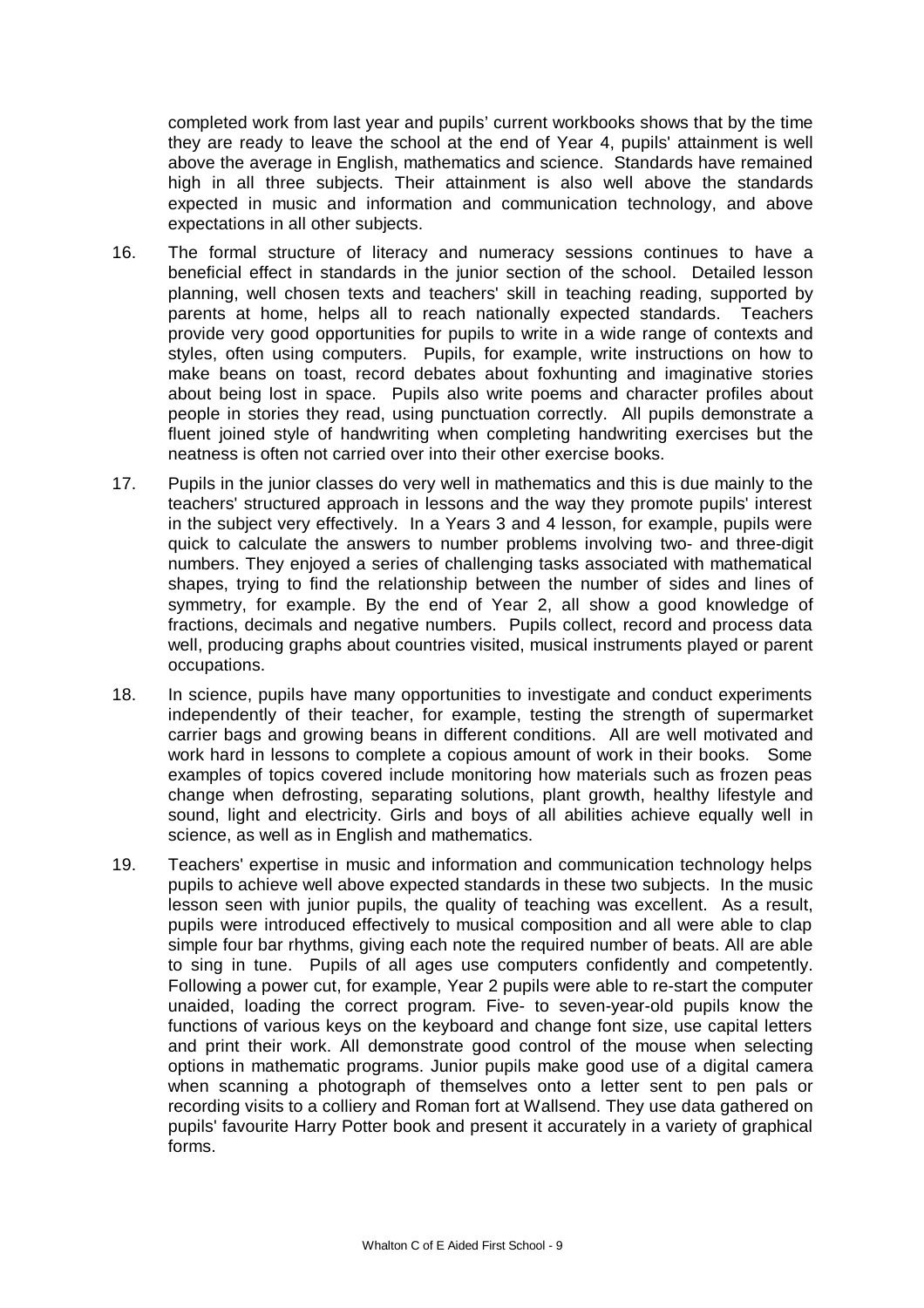20. Pupils with special educational needs do very well at this school. For the past two years all have achieved nationally expected levels of attainment in the core subjects of English, mathematics and science. This is due to the careful planning by teachers and the effective support of the classroom assistants, parents or specialist learning support teachers, such as the teacher for hearing impaired pupils. It means that every pupil can be fully included in all classroom activities. The small numbers in each class and skilled support helps everyone to achieve the challenging targets set for them. All pupils are fully included in all aspects of school life, with teachers ensuring equality of opportunity for all. As a result, these pupils achieve very well in relation to their prior attainment by the time they are ready to leave at the end of Year 4.

#### **The quality of teaching is very good**

- 21. The overall quality of teaching is very good throughout the school. It has improved since the previous inspection in June 1997 as a direct result of the headteachers' leadership and a shared determination by all staff to raise standards,
- 22. The quality of teaching observed during this short inspection was good or better than this in all of the 14 lessons seen. It was very good or excellent in just over half of them. Staff are now guided effectively in their lesson planning by detailed teaching programmes for all subjects, and as a result the quality of their lesson planning is very good. Other strong features that contribute most to the effective teaching are: high expectations of pupils; relationships within the small class groups and the support for pupils with special educational needs. In addition, the good use of homework further enhances the quality of learning. As a direct consequence of the quality of teaching, pupils work conscientiously in their lessons, concentrating well until they finish their work.
- 23. There is evidently a very strong determination by all staff to raise standards, and pupils are playing their part by showing a very good attitude towards their work and trying constantly to do their best. As a result of this, a copious amount of pupils' completed work was available to the inspection team for their scrutiny. Teachers' enthusiasm, their very good knowledge of the curriculum and the knack of making learning challenging and exciting, helps to keep all pupils fully motivated and extremely busy. In a Years 3 and 4 history lesson, for example, pupils enjoyed researching information on the Roman wall and Roman buildings using the Internet. This deepened their knowledge and understanding of the period.
- 24. The most important element in maintaining high standards and the very good teaching is teachers' very good subject knowledge and level of expertise. As a result, basic skills are taught effectively and very good links are made between different subjects. In Years 3 and 4, for example, a geography topic on the local community involved pupils extending their skills by using computers and a digital camera to design a booklet called 'A walk around Whalton'. Literacy skills, as well as a geographical knowledge and design skills, were combined and put into practice. Overall, expectations of pupils are high and they respond by behaving extremely well and working conscientiously. Pupils of all abilities are given suitably challenging tasks. That is why they achieve so well.
- 25. Another strong feature of most lessons is the effective way teachers use support staff or parent helpers when they are available. The very good attitude pupils in general have towards their work means that they can be trusted to work diligently, whether they are supervised by an adult or not. Children in the mixed-age infant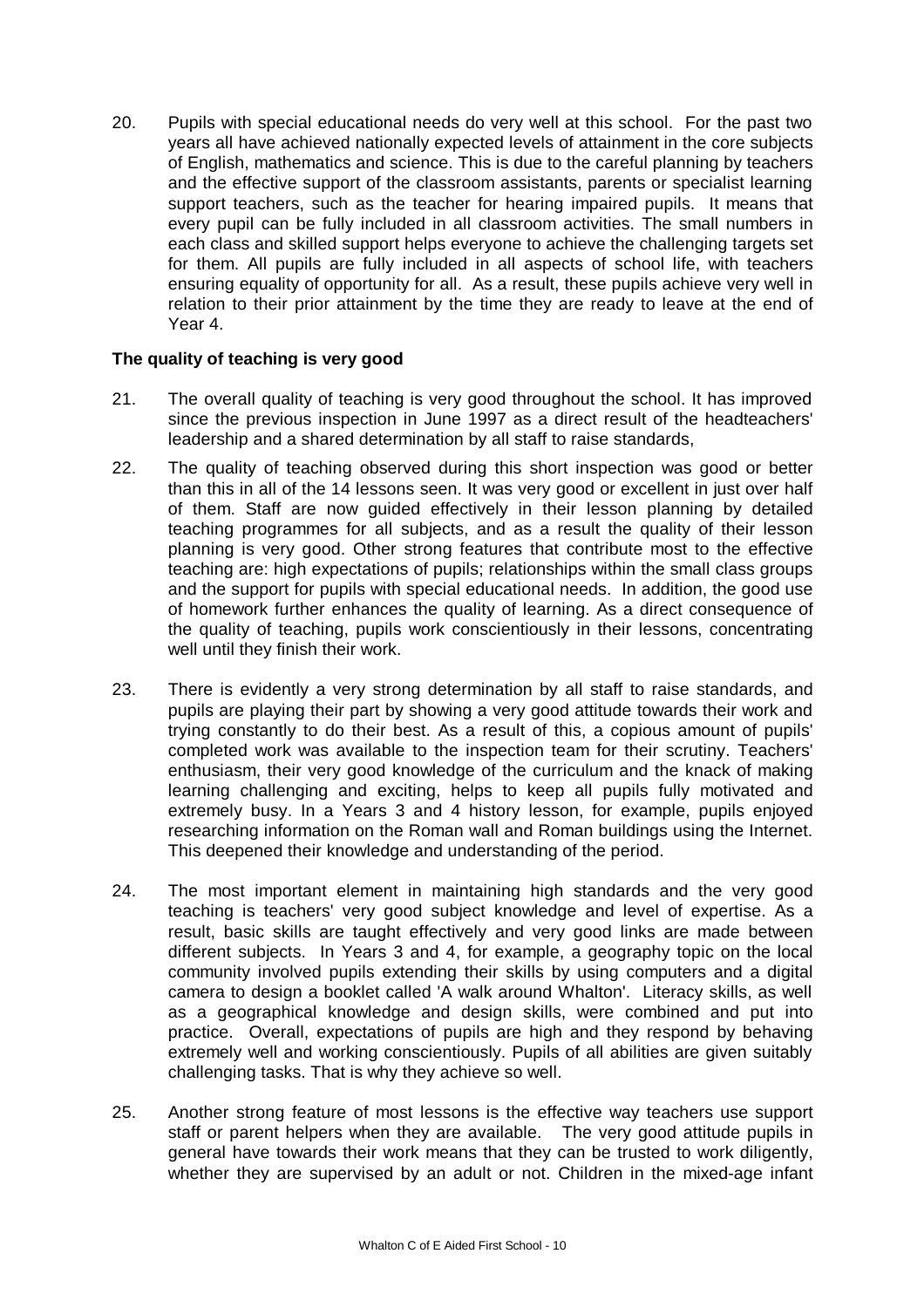class, for example, did not need telling to find something else to do when they had finished their task and their teacher was occupied with another group. Praise is used well throughout to motivate or raise pupils' self-esteem. This was evident in the supportive comments attached to pupils' marked work.

- 26. The quality of teaching in the literacy hours and during numeracy sessions is very good throughout the school. All teachers use the skills that pupils have learned in these sessions effectively when teaching other subjects. In history in Years 3 and 4, for example, pupils' literacy skills were developed well as they researched information from the Internet about the Roman period and recorded it in their books. Pupils are frequently provided with the opportunity to use computers as part of their work in all subjects and this invariably involves them practising their literacy or numeracy skills.
- 27. The consistently good quality of teaching accounts for pupils achieving highly in English, mathematics and science. In English, all achieve the targets set for them by the time they are ready to leave the school. In mathematics, pupils do particularly well in the national tests for seven-year-olds, with eight out of ten achieving the higher Level 3 in 2000. Standards are well above average by the time they are nine years of age. This is a direct result of the quality of teaching and the successful implementation of the National Numeracy Strategy. In information and communication technology in particular, pupils' well above average achievements reflect the vastly improved level of resources and quality of teaching. Both teachers have a considerable level of expertise in music and provide pupils with a wide range of challenging experiences. This accounts for the high standards achieved in the subject.
- 28. All teachers work hard to establish a good working atmosphere and promote effective learning. Pupils obviously enjoy the calm, orderly atmosphere in lessons and behave very well. This results in a productive working environment in all classes and sustained levels of concentration. The quality of teaching in the reception class is very good. Pupils of all ages in this class are keen to work. The close adult support available with the small numbers, clear instructions and carefully structured tasks ensures that all are fully involved. As a direct result, effective learning occurs in virtually all lessons. Planning of children's work meets the new requirements of all six areas of learning in the foundation stage curriculum.
- 29. A further strength of teaching is the very good provision made for pupils with special educational needs. The small number of pupils in each class guarantees them much individual attention. Staff use expert advice and good assessment information to ensure that individual learning plans identify precise and achievable targets in relation to literacy, numeracy and social behaviour. Teachers take full account of these individual targets in their lesson plans. They work closely with support staff to ensure that the best possible use is made of their time and talents. As a result, all pupils with special educational needs consistently receive the help they need to make very good progress in relation to their personal targets. In the 2000 and 2001 national tests for seven-year-olds, for example, every pupil achieved the expected level in all areas. Teachers and learning support staff continuously monitor individual pupils' progress and further action is planned accordingly. Alongside this, trained specialists such as the teacher for the hearing impaired, work with individual pupils, making sure that they can have full access to the curriculum and be fully included in all activities. Teaching is usually of a high quality, characterised by well-planned activities and a sensitive and caring approach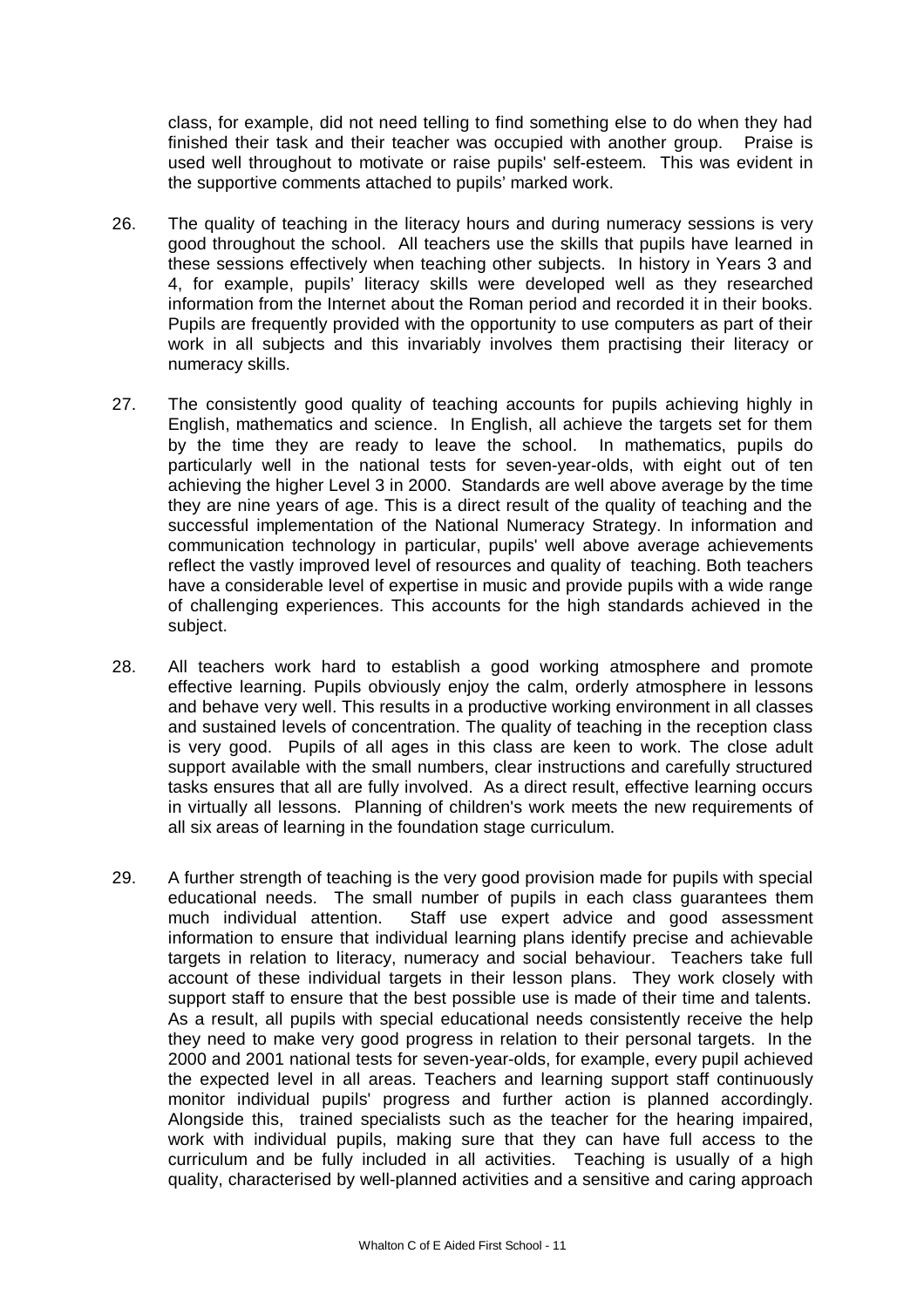which successfully builds pupils' confidence. As a result, pupils with special educational needs do well in this school.

30. Parents, in their responses to the questionnaire sent out prior to the inspection, were generally happy with the amount of homework their children were expected to do. At the meeting for parents, all felt that the tasks set were well matched to pupils' capabilities. Inspection findings support parents' views. The school's policy statement gives clear guidance to teachers and parents on homework. Teachers make good use of homework as part of their strong commitment to raise standards, and the amount and quality effectively supports pupils' learning.

#### **The broad curriculum interests and motivates pupils of all ages and abilities most effectively**

- 31. The high level of expertise, enthusiasm for teaching and long hours of planning, result in a very good curriculum being provided in this small school. The challenging activities help to motivate pupils, who invariably work hard in class. All appear to enjoy coming to school judging by the high level of attendance and show very good attitudes towards their work. Children in the reception class are also very well provided for with interesting and exciting learning experiences covering all the early learning goals in the six areas of the foundation stage curriculum. A wide range of activities is planned, and there is a suitable balance between teacher-directed tasks and self-initiated activities. Children are well prepared to begin work on the National Curriculum by the end of their reception year.
- 32. Good planning ensures that infant and junior aged pupils spend enough time on each National Curriculum subject, religious education and personal and social education, and that a suitable range of other experiences is provided. For example, all pupils in school benefit from 20 swimming sessions each year, all have French lessons and infants have philosophy on their timetable! Detailed planning means that lessons are very carefully structured so that no time is wasted and all pupils work at the right level, hence progress in learning is very good. The match of work to pupils' ages and levels of attainment in the two mixed-age classes is planned carefully. Pupils who need additional help to complete their work benefit from the small numbers and the individual support which is available.
- 33. Much emphasis is placed on teaching literacy and numeracy. The National Literacy and Numeracy Strategies are well established. Mathematical skills are used very well to support other subjects, for example when pupils made graphs from their results after defrosting peas in science and recording temperatures in geography. Opportunities to use literacy skills are also planned in all other subjects. For example, pupils write about the lifestyle of the ancient Egyptians, or record the results of experiments into growing bulbs in science. Curriculum provision for information and communication technology has improved significantly since the previous inspection, due to the increasing expertise of all teachers and better resources. Pupils use computers to help them with their work in most lessons and all show an advanced level of skill.
- 34. There is an appropriate sex education policy. The school is involved in a pilot scheme to raise awareness about drugs to reception age children. From an early age, pupils are being taught most effectively how different types of drugs are misused.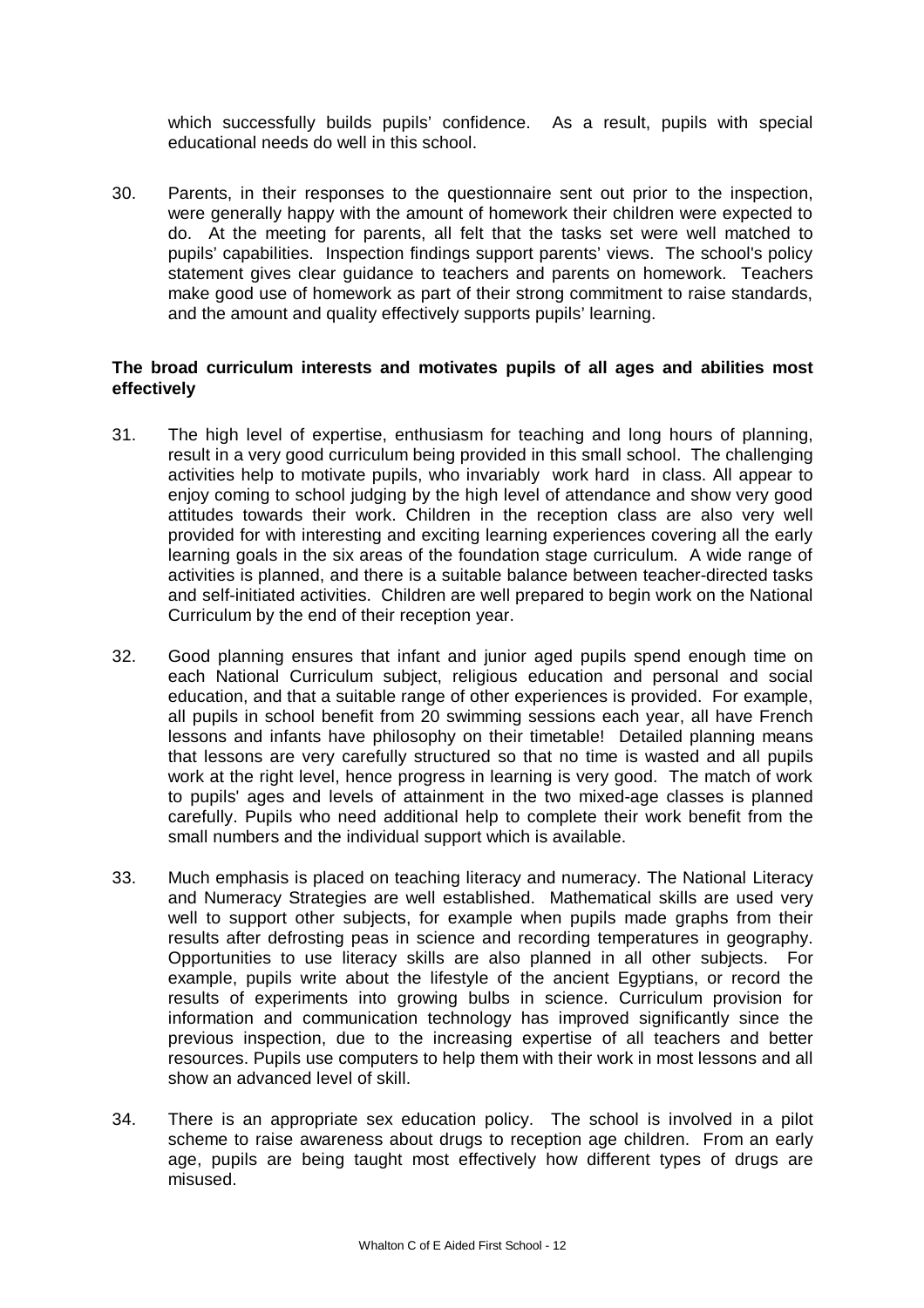- 35. Very good links are maintained with pre-school groups and families of children about to start school, which helps the teacher to provide the right sort of activities in the reception class. Pupils are well prepared for the next stage of their education, and care is taken to make the transition from this school to the next, at whatever age it occurs, as smooth as possible.
- 36. Other opportunities are taken to enhance pupils' learning through European sponsored initiatives such as the links maintained with Germany through the Socrates project and sporting activities with neighbouring schools. Visits to places of interest are also used well to improve pupils' first-hand experiences wherever possible, despite the distances involved the cost of these trips. A satisfactory range of extra-curricular activities is provided for a school of this size. It is anticipated that more opportunities will be available as the use of the after-school building is developed.
- 37. The school is committed to the principals of equality of opportunity, and no pupils are excluded from any activity by reason of race, gender, social circumstance or ability. The breadth, balance and relevance of the curriculum on offer is an outstanding feature of this small school and largely responsible for every pupil achieving their full potential.

#### **Pupils enjoy coming to this school. All show a very good attitude towards their work and behave very well. Relationships are excellent, helping pupils to be fully included in all activities and to flourish**

- 38. From the reception class onwards, all pupils, including those with special educational needs, show very good attitudes to their work and their life in school. In the 14 lessons observed, for example, attitudes and behaviour were very good in eight and good in the remainder. There is a quiet, purposeful working atmosphere throughout the school.
- 39. Pupils obviously enjoy coming to this school as attendance levels are very high and there is no unauthorised absence. This excellent record was achieved despite the effects on attendance of the outbreak of the foot and mouth disease, which resulted in all animals on every farm in the area being slaughtered.
- 40. The high levels of enthusiasm by pupils and the interest they show in their lessons make a considerable contribution to their level of achievement in all subjects. Pupils listen carefully in class and work hard, concentrating well on the tasks set for them. This is a reflection of the very good teaching and excellent relationships between pupils and all adults in school. For example, in a literacy session on poetry in the Years 3 and 4 class, pupils were well motivated by their class teacher's enthusiasm, and were eager to share their ideas for lines in their poem about the colour yellow.
- 41. Behaviour is very good, both in and around school. There have been no exclusions in the past two years. All pupils are confident that isolated incidents of bullying have been dealt with promptly and effectively. Pupils respond very well to the high expectations of staff. They walk sensibly about the school, and lunchtimes are pleasant social occasions. There is a real sense of community as older pupils look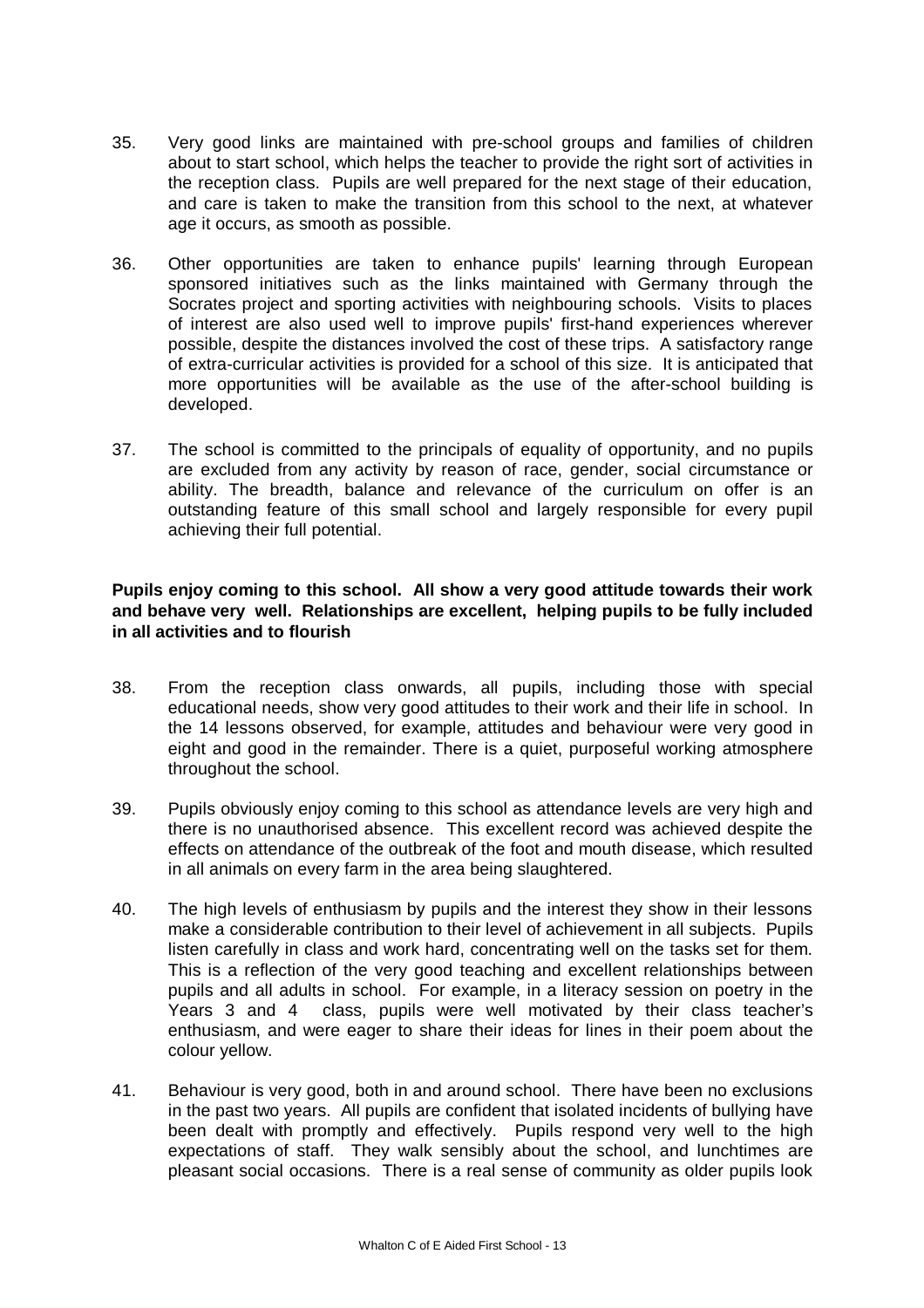after younger ones at breaks and lunchtime. Everyone, adults and pupils alike, treat each other with respect. Boys and girls are totally integrated in class and at play. Pupils of all ages co-operate very well with each other in class. In the history lesson in the junior class on the Romans, for example, all worked well independently of the teacher, gathering information from books or the Internet, sharing resources and discussing their work maturely with one another. This rapport and the strong working relationships are key factors in promoting good progress.

42. Overall, the personal development and relationships of pupils is excellent. Pupils take full advantage of the many and varied opportunities provided to show independence and responsibility in their learning and in all aspects of school life. Great care is taken to ensure that every pupil is fully included in all activities. This is a strong characteristic of the school, helped by the small numbers and the close relationships. Pupils of all ages willingly undertake a wide range of responsibilities, from tidying up in the reception class to preparing the hall for assemblies in Year 4. The level of initiative and personal responsibility shown by pupils of all ages is excellent. For example, when junior pupils were designing a multimedia page about the Romans, they organised themselves into pairs to work on the computers and, following a power cut, Year 2 pupils took it upon themselves to re-programme the class computers.

#### **Parents have very positive views of the school and are strongly supportive of it**

- 43. The strong links with the church and parents, which were reported in the previous inspection, still exist today. The response by parents to the questionnaires and their attendance at the meeting prior to the inspection was unusually high, with nearly every family represented. Virtually all of those who attended the meeting for parents prior to the inspection showed pride in the reputation the school enjoys in the community and were very supportive in their comments. An analysis of the returned questionnaires shows an overwhelming majority of parents are very happy with the school and confident that their children are getting a good education. Parent governors report that parents appreciate the family atmosphere within the school and the approachability of the headteacher and staff. Inspection findings confirm parents' positive views. Pupils are very well taught by a dedicated and caring staff who expect them to work hard and to achieve their full potential. Almost all (96 per cent) agree that the school is helping their children to become more mature and responsible.
- 44. There is a strong commitment by the school to work closely with parents for the benefit of pupils and this helps to foster the excellent relationships and parents' positive views. During the inspection, some of the parent volunteers were seen helping in the classrooms. In the infant class, for example, the six reception children concentrated very well on the task of recognising mathematical shapes with a parent, enabling the teacher to spend valuable time with older pupils when introducing three-dimensional shapes. The teacher's planning for both groups ensured that the quality of learning was very good and in the final session, when all came together again to report on their activities, it was apparent how hard all had worked. Parents spoken to by the inspection team confirm that they feel welcome in school and are kept well informed about how their child is getting on. Virtually all (96 per cent) agree that their child is making good progress. Parents of pupils with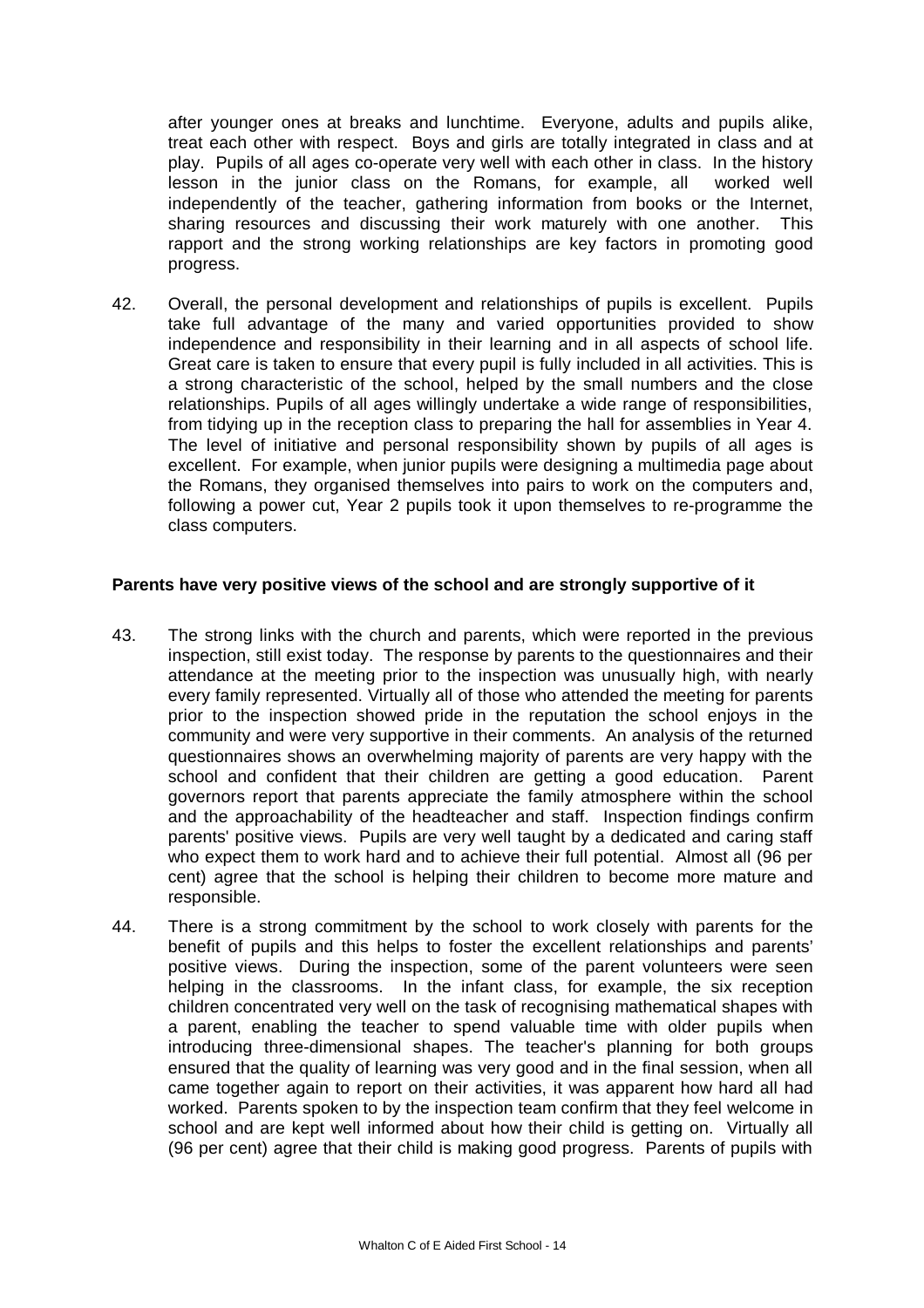special educational needs, and those with more able pupils, had no concerns about the school's provision for both groups of pupils.

45. Parents play their part in the partnership with school in a number of ways. Their interest in their children's progress is evident from their involvement in the home reading programme, help given with homework and the fundraising activities of the very active parent teacher association. The development of the after-school club building, which will also be used for a pre-school playgroup, relied not only on parents but the whole community's support. The speed with which it moved from planning to opening was a credit to all concerned.

# WHAT COULD BE IMPROVED

#### **The neatness of pupils' written work.**

- 46. Much of the written work inspected was completed by pupils during the previous academic year, when considerable disruption was caused by one teacher going on maternity leave and the other recovering from an operation. It was apparent that pupils continued to work hard for the temporary teachers and high standards were maintained. However, the neatness of finished work was disappointing with untidy writing and the careless way mistakes were crossed out. Few pupils were correctly joining their letters and a variety of styles were being used.
- 47. The headteacher immediately began to tackle the problems with the introduction of a new handwriting scheme and regular periods set aside within the weekly timetable to practise. As a result, most pupils now write in a fluent joined style when using their handwriting books. However, the care taken to produce beautifully neat writing in these books is not always carried over into pupils' normal workbooks and some good work is spoilt by untidiness.

#### **Teachers' planning to show how computers can be used effectively in all National Curriculum subjects**

- 48. Teachers plan long-term (covering an academic year) medium-term (for each term) and short-term (covering a week's lessons). Planning by both teachers shows a clear development of skills for all subjects, including information and communication technology. However, neither list opportunities for pupils to use computer skills taught in information and communication technology when doing their work in other subjects such as history and English. In some of the lessons seen, computers were used in an uninspiring way with pupils simply copying out poems or written work. In the scrutiny of mathematics books, graphs were laboriously produced by hand in exercise books rather than using the class computer.
- 49. The new National Curriculum 2000 guidance identifies the ways new technology such as computers, sensors, tape players and video cameras can be meaningfully used in each subject of the national curriculum. There is an expectation that every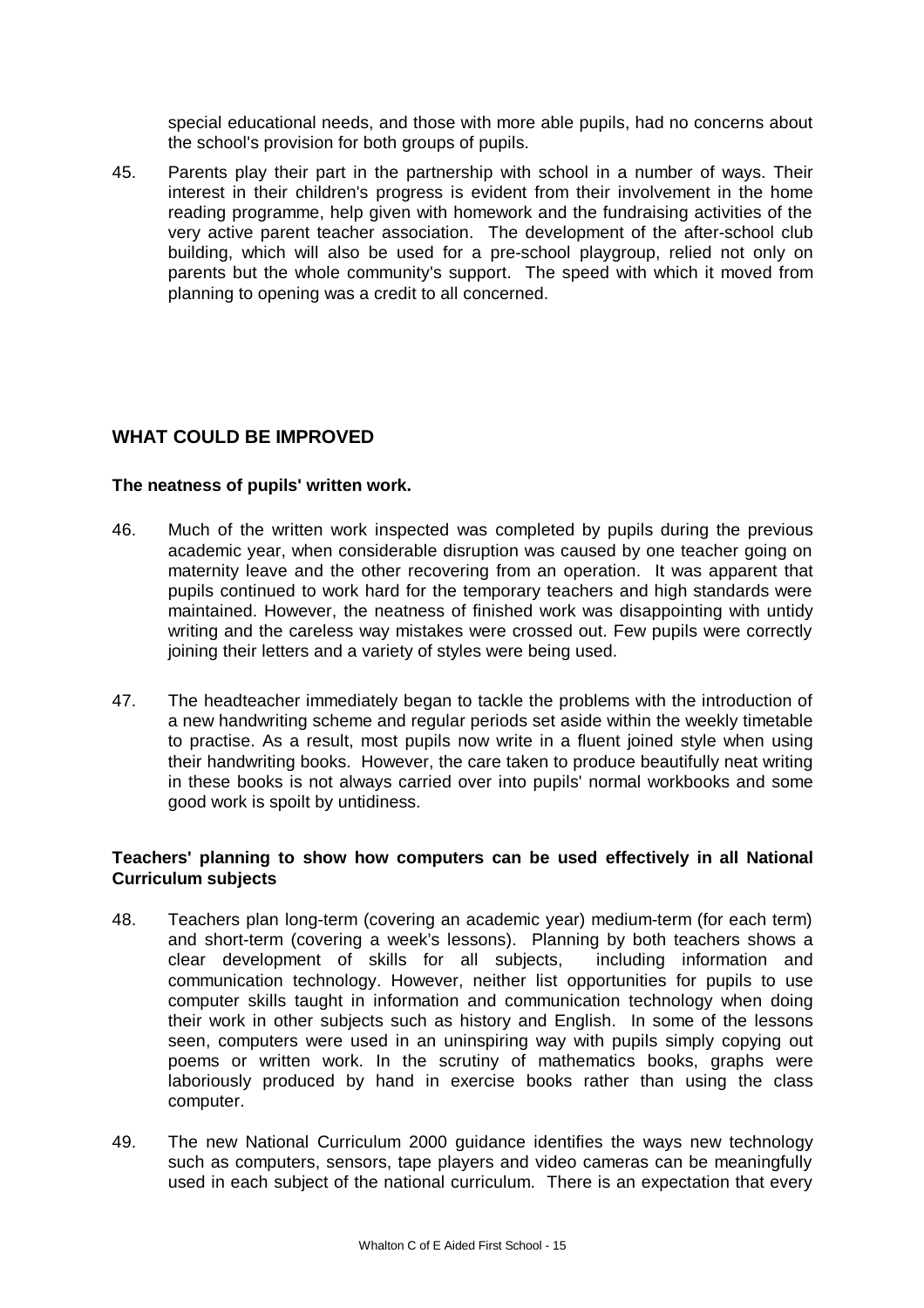possible opportunity will be taken to maximise pupils' access to computers and new technology. The single sentence in planning guidance asking teachers to 'use computers whenever possible' shows a distinct lack of emphasis in the school for promoting this important area. This is quite easily put right. It involves teachers including details of programs they will make use of and listing challenging and interesting activities using modern technology in their medium-term planning for each subject. By planning ahead and sharing ideas, teachers will be able to make better use of pupils' advanced computer skills in all lessons to raise standards further.

#### **WHAT SHOULD THE SCHOOL DO TO IMPROVE FURTHER?**

50. This school is at the heart of the community and with its high standards and excellent leadership, parents can have every confidence that their children will be encouraged to meet their full potential in a caring and supportive environment. The broad curriculum and quality of teaching to be found here, complete a healthy picture for the school's future success. Consequently, there are no key issues for improvement identified in this inspection.

The following less important weaknesses, not included as key issues, should be considered by the school:

• improve the neatness of pupils' written work:

(paragraphs 16, 46, 47)

• include in teachers' planning, detailed opportunities for pupils to use computers effectively in all subjects of the National Curriculum.

(paragraphs 48, 49)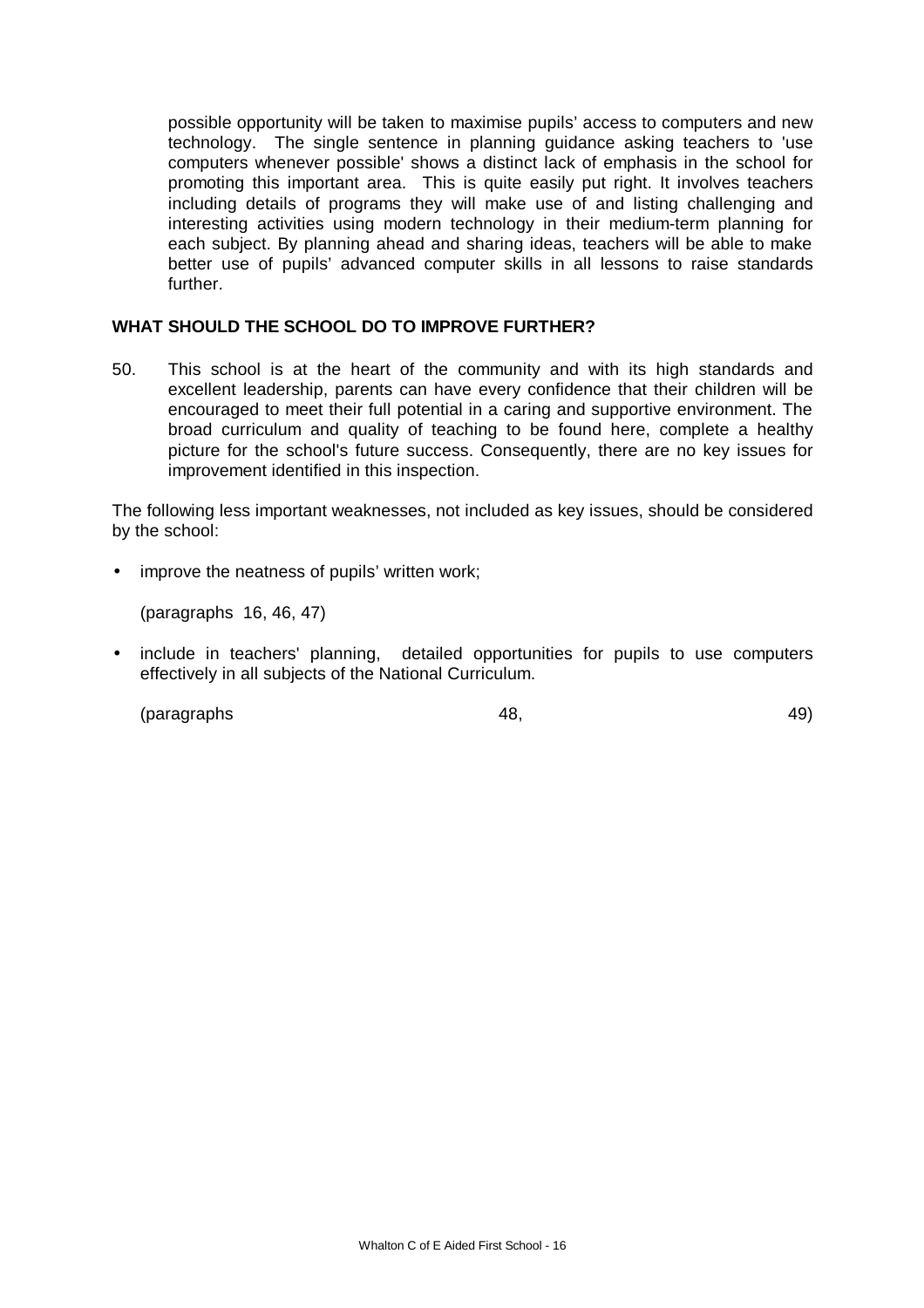# **PART C: SCHOOL DATA AND INDICATORS**

# *Summary of the sources of evidence for the inspection*

Number of lessons observed

Number of discussions with staff, governors, other adults and pupils

|  |  |  | Summary of teaching observed during the inspection |
|--|--|--|----------------------------------------------------|
|  |  |  |                                                    |

|            | Excellent | Very good | Good | Satisfactory | Unsatisfactory | Poor | Very Poor |
|------------|-----------|-----------|------|--------------|----------------|------|-----------|
| Number     |           |           |      |              |                |      |           |
| Percentage |           | 50        | 43   |              |                |      |           |

*The table gives the number and percentage of lessons observed in each of the seven categories used to make judgements about teaching*

# *Information about the school's pupils*

| Pupils on the school's roll                                           | $YR - Y4$ |
|-----------------------------------------------------------------------|-----------|
| Number of pupils on the school's roll (FTE for part-time pupils)      | 30        |
| Number of full-time pupils known to be eligible for free school meals |           |
| $\Gamma\Gamma\Gamma$ means full time squirelant                       |           |

*FTE means full-time equivalent.*

| Special educational needs                                           | $YR - Y4$    |  |
|---------------------------------------------------------------------|--------------|--|
| Number of pupils with statements of special educational needs       |              |  |
| Number of pupils on the school's special educational needs register |              |  |
|                                                                     |              |  |
| English as an additional language                                   | No of pupils |  |

| Luguon ao an'aaannonariangaago                                               | <b>UTO OF PUPIL</b> |  |  |  |
|------------------------------------------------------------------------------|---------------------|--|--|--|
| Number of pupils with English as an additional language                      |                     |  |  |  |
|                                                                              |                     |  |  |  |
| Pupil mobility in the last school year                                       | No of pupils        |  |  |  |
| Pupils who joined the school other than at the usual time of first admission |                     |  |  |  |

Pupils who left the school other than at the usual time of leaving **2** 2

# *Attendance*

#### **Authorised absence Unauthorised absence**

|                           | %   |                           | %   |
|---------------------------|-----|---------------------------|-----|
| School data               | 3.1 | School data               | 0   |
| National comparative data | 5.2 | National comparative data | 0.5 |

*Both tables give the percentage of half days (sessions) missed through absence for the latest complete reporting year.*

| 14 |  |
|----|--|
| 10 |  |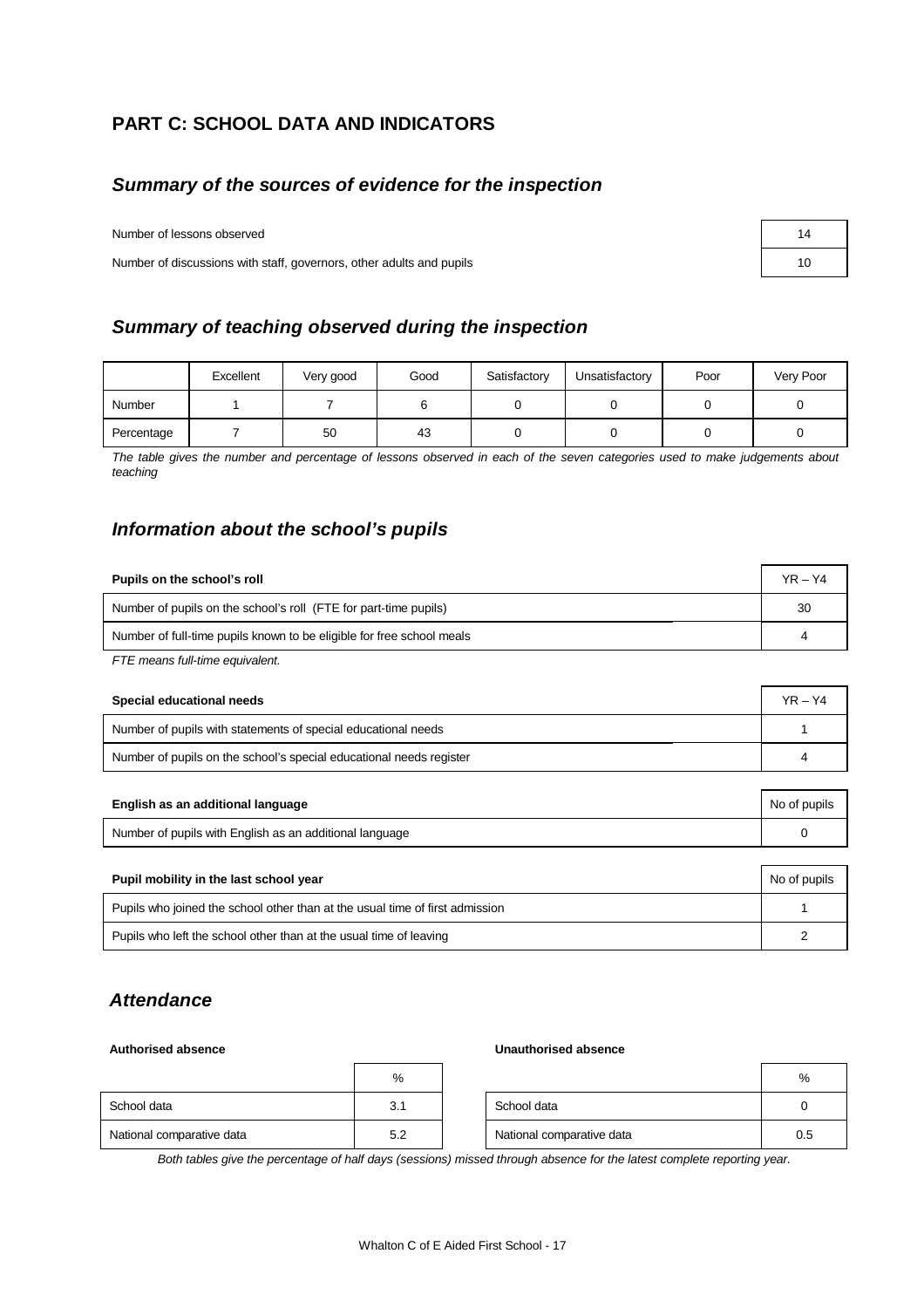| Attainment at the end of Key Stage 1 (Year 2) |  |
|-----------------------------------------------|--|
|-----------------------------------------------|--|

|                                                                                        | Year | <b>Bovs</b> | Girls | Total |
|----------------------------------------------------------------------------------------|------|-------------|-------|-------|
| Number of registered pupils in final year of Key Stage 1 for the latest reporting year | 2000 |             |       |       |

| <b>National Curriculum Test/Task Results</b> |             | Reading   | Writing   | <b>Mathematics</b> |
|----------------------------------------------|-------------|-----------|-----------|--------------------|
|                                              | <b>Boys</b> |           |           |                    |
| Numbers of pupils at NC level 2<br>and above | Girls       |           |           |                    |
|                                              | Total       | 10        | 10        | 10                 |
| Percentage of pupils                         | School      | 100 (100) | 100 (100) | 100 (100)          |
| at NC level 2 or above                       | National    | 83 (82)   | 84 (83)   | 90 (87)            |

| <b>Teachers' Assessments</b>                 |             | <b>English</b> | <b>Mathematics</b> | <b>Science</b> |
|----------------------------------------------|-------------|----------------|--------------------|----------------|
|                                              | <b>Boys</b> |                |                    |                |
| Numbers of pupils at NC level 2<br>and above | Girls       |                |                    |                |
|                                              | Total       | 10             | 10                 | 10             |
| Percentage of pupils                         | School      | 100 (100)      | 100 (100)          | 100 (100)      |
| at NC level 2 or above                       | National    | 84 (82)        | 88 (86)            | 88 (87)        |

*Percentages in brackets refer to the year before the latest reporting year.*

*Separate figures for boys and girls are excluded as there are 10 or less boys and girls in the year group taking the test.*

|                                 | No of pupils |                              | Fixed period | Perma |
|---------------------------------|--------------|------------------------------|--------------|-------|
| Black - Caribbean heritage      | 0            | Black - Caribbean heritage   | 0            | 0     |
| Black - African heritage        | $\Omega$     | Black - African heritage     | $\Omega$     | 0     |
| $Black - other$                 | 0            | $Black - other$              | 0            | 0     |
| Indian                          | $\Omega$     | Indian                       | $\Omega$     | 0     |
| Pakistani                       | $\Omega$     | Pakistani                    | $\Omega$     | 0     |
| Bangladeshi                     | $\Omega$     | Bangladeshi                  | $\Omega$     | 0     |
| Chinese                         | 0            | Chinese                      | $\Omega$     | 0     |
| White                           | 24           | White                        | 0            | 0     |
| Any other minority ethnic group | 0            | Other minority ethnic groups | $\Omega$     | 0     |
|                                 |              |                              |              |       |

# *Ethnic background of pupils Exclusions in the last school year*

| No of pupils |                              | Fixed period | Permanent |
|--------------|------------------------------|--------------|-----------|
| O            | Black - Caribbean heritage   | 0            | 0         |
| ŋ            | Black - African heritage     | 0            | 0         |
| 0            | $Black - other$              | 0            | 0         |
| n            | Indian                       | 0            | 0         |
| ŋ            | Pakistani                    | 0            | 0         |
| n            | Bangladeshi                  | 0            | 0         |
| O            | Chinese                      | 0            | 0         |
| 24           | White                        | 0            | 0         |
|              | Other minority ethnic groups |              | 0         |

*This table refers to pupils of compulsory school age only. This table gives the number of exclusions of pupils of compulsory school age, which may be different from the number of pupils excluded.*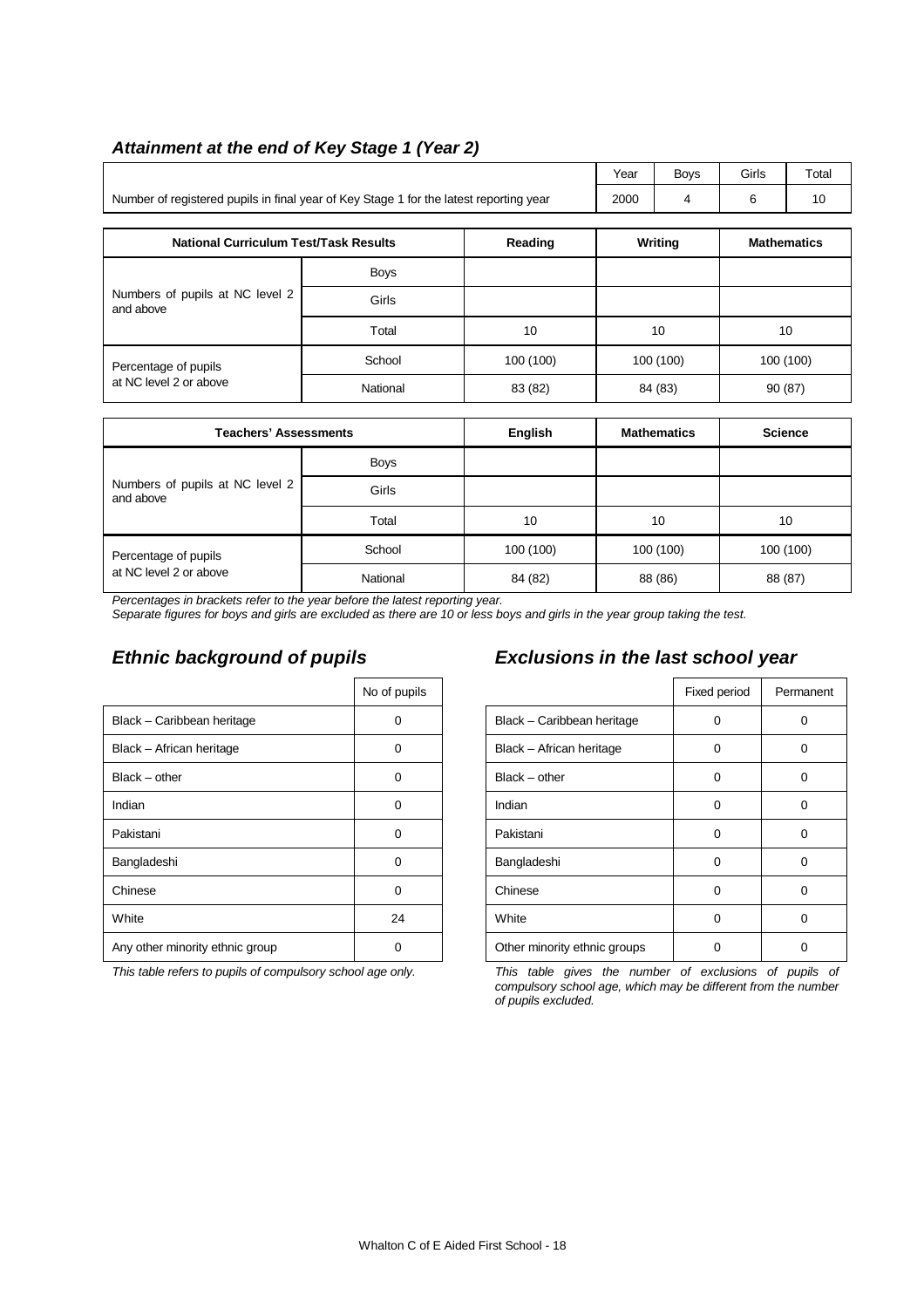# *Teachers and classes Financial information*

#### **Qualified teachers and classes: YR – Y4**

| Total number of qualified teachers (FTE) |    | Financial year        | 2000 |
|------------------------------------------|----|-----------------------|------|
| Number of pupils per qualified teacher   | 15 |                       |      |
| Average class size                       | 15 |                       | £    |
| Education support staff: YR - Y4         |    | Total income          | 108, |
| Total number of education support staff  |    | Total expenditure     | 99.8 |
| Total aggregate hours worked per week    |    | Expenditure per pupil | 3.1  |

| Total number of qualified teachers (FTE) | $\mathcal{P}$ | Financial year                             | 2000/01  |
|------------------------------------------|---------------|--------------------------------------------|----------|
| Number of pupils per qualified teacher   | 15            |                                            |          |
| Average class size                       | 15            |                                            | £        |
| Education support staff: YR-Y4           |               | Total income                               | 108, 784 |
| Total number of education support staff  | 2             | Total expenditure                          | 99, 809  |
| Total aggregate hours worked per week    | 27            | Expenditure per pupil                      | 3, 127   |
|                                          |               | Balance brought forward from previous year | 7, 168   |
| FTE means full-time equivalent           |               | Balance carried forward to next year       | 9,642    |

### *Recruitment of teachers*

| Number of teachers who left the school during the last two years                                               |  |
|----------------------------------------------------------------------------------------------------------------|--|
| Number of teachers appointed to the school during the last two years                                           |  |
|                                                                                                                |  |
| Total number of vacant teaching posts (FTE)                                                                    |  |
| Number of vacancies filled by teachers on temporary contract of a term or more (FTE)                           |  |
| Number of unfilled vacancies or vacancies filled by teachers on temporary contract of less than one term (FTE) |  |

*FTE means full-time equivalent.*